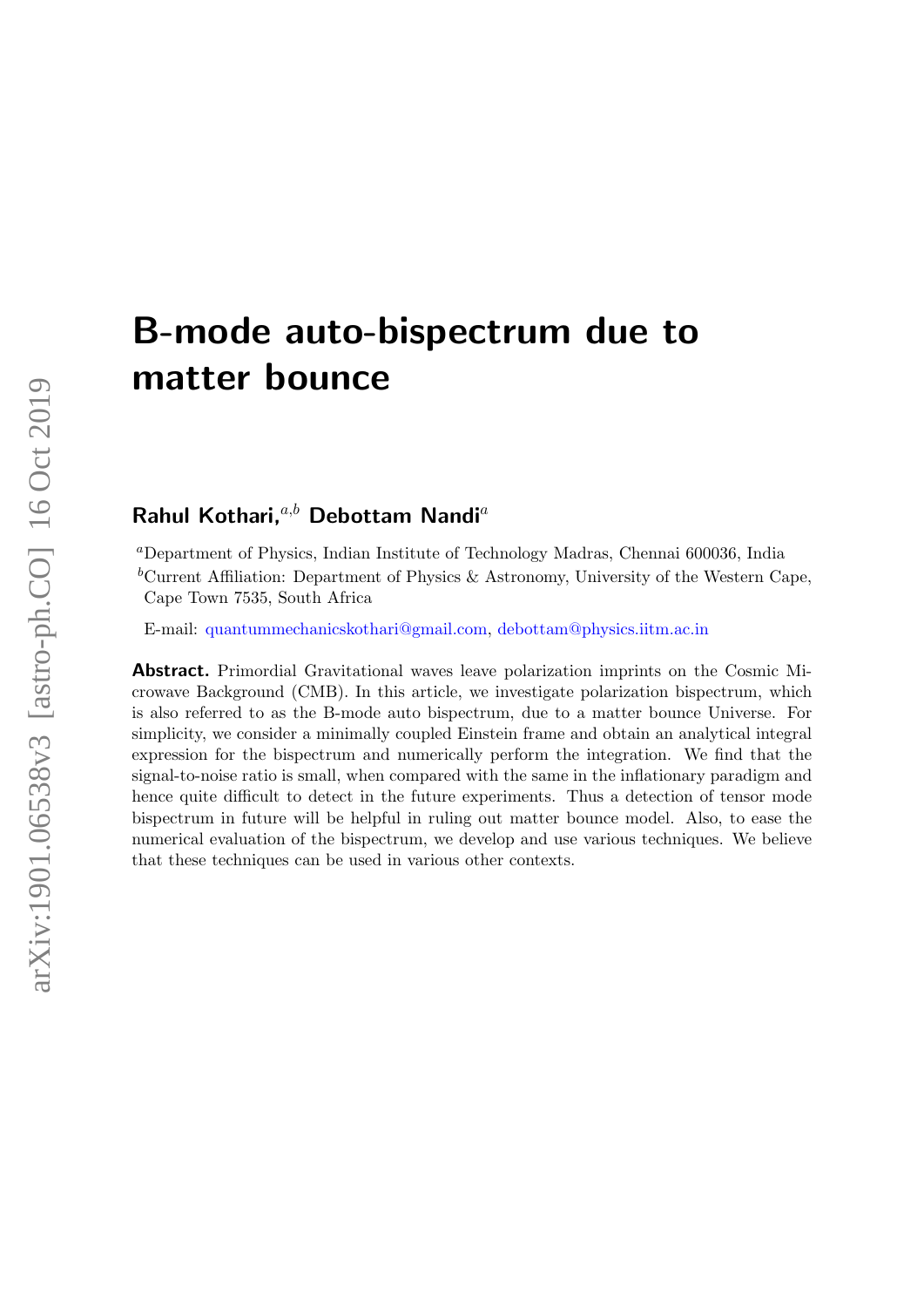# **Contents**

| 1              | Introduction                                        | $\mathbf{1}$            |
|----------------|-----------------------------------------------------|-------------------------|
| $\mathbf{2}$   | CMB spectra                                         | $\overline{\mathbf{2}}$ |
|                | Power Spectrum<br>2.1                               | $\overline{5}$          |
|                | <b>Bispectrum</b><br>2.2                            | $\overline{5}$          |
| 3              | <b>Bispectrum due to Matter Bounce</b>              | $\overline{7}$          |
| 4              | <b>Numerical Computation of Bispectrum</b>          | 8                       |
|                | Example of Binary Search Method<br>4.1              | 9                       |
|                | Wigner Symbols' Computation<br>4.2                  | 9                       |
| $5^{\circ}$    | Results                                             | 10                      |
| 6              | Conclusion                                          | 11                      |
| $7\phantom{.}$ | Acknowledgments                                     | 12                      |
|                | A Numerical Strategies                              | 13                      |
|                | A.1 A Binary Search Algorithm for Integer Tuples    | 13                      |
|                | B Simplification of Bispectrum due to Matter Bounce | 15                      |

# <span id="page-1-0"></span>1 Introduction

The Cosmic Microwave Background Radiation (CMB) is considered to be a relic of events happened in the early Universe. Primordial fluctuations generated in the early Universe leave imprints on the CMB. Thus CMB helps us decipher the nature of these primordial perturbations.

These perturbations can be related to the spherical harmonic coefficients of CMB field through transfer functions. Thus we can evolve the primordial perturbations, starting from the beginning to the recombination and then to the present epoch. With the help of the correlation function of these harmonic coefficients, we can infer about the state of the early universe.

CMB field, in addition to being statistically isotropic, is also assumed to be Gaussian to a large extent. Thus, all the statistical information is contained in the two point correlations of its harmonic coefficients. This is because any higher even order correlations can be expressed in terms of the two point correlations using Wick's Theorem. Moreover, all odd correlations turn out to be zero. However, in the presence of non-gaussianities in the primordial fluctuations, odd correlations are nonzero as well. The study of these primordial non-gaussianities provides more information about the physics of the early universe and therefore it helps to put tighter constraints on early Universe models.

Within the framework of the standard model of cosmology, inflationary paradigm is the most remarkable one  $[1-5]$ . Its success is not only based on providing a nearly scaleinvariant power spectra as required by observations, but also in solving the horizon and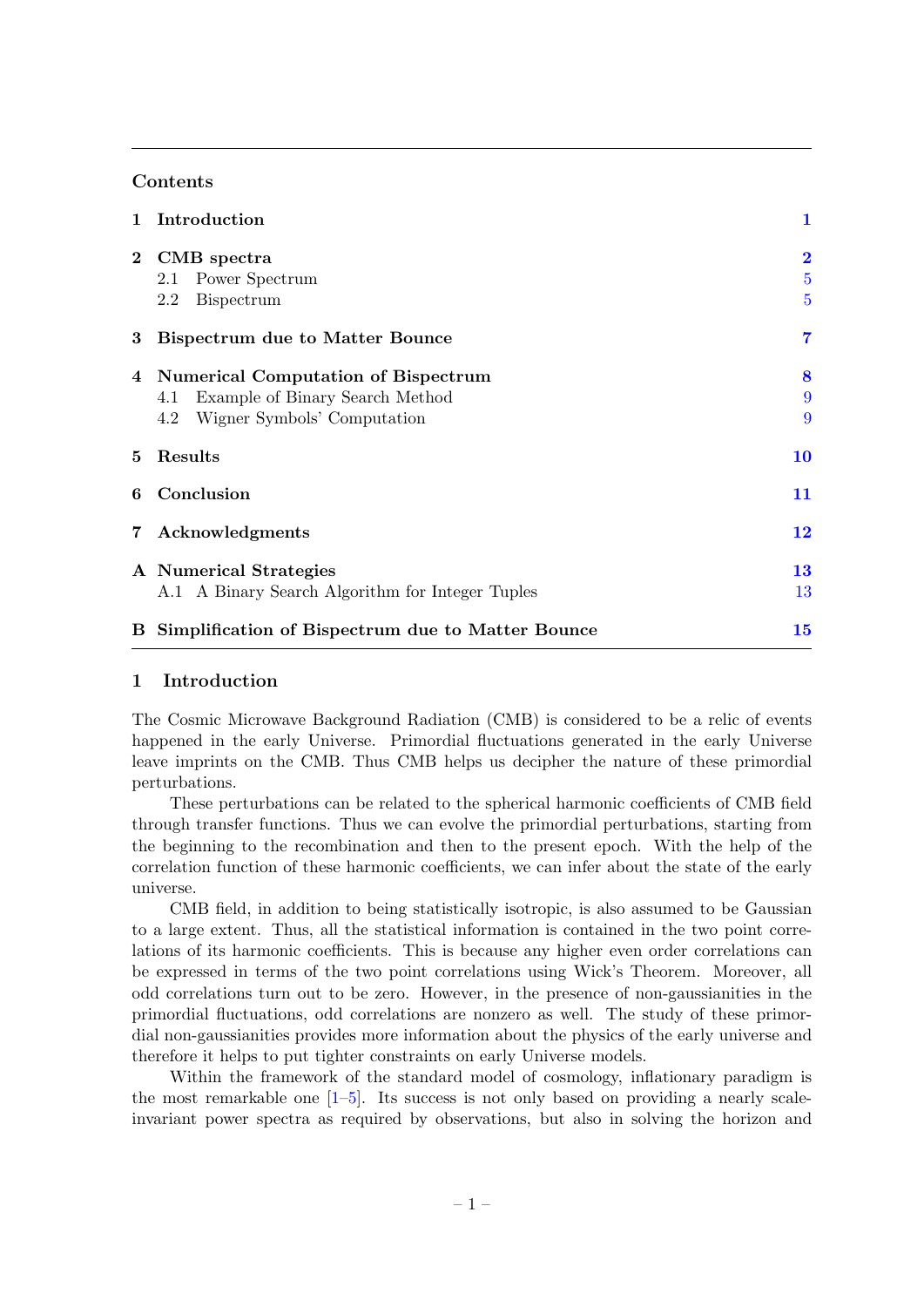flatness problems. However, even with tighter constraints obtained with the help of the non-gaussian primordial spectra, we are unable to rule out a significant number of models within the inflationary paradigm  $[6–10]$  $[6–10]$ . Therefore, there is a growing interest in finding new alternatives to inflation. One such popular paradigm is bounce [\[11–](#page-17-4)[16\]](#page-17-5).

Bouncing cosmologies have been present in the scientific literature since the late 70's [\[11\]](#page-17-4). Bouncing models represent a situation where the Universe initially undergoes a period of contraction until the scale factor reaches a minimum, after which it transits to the expanding phase. Similar to inflation, these models can also solve the horizon and the flatness problems, and at the same time, can provide (near) scale-invariant spectra as required by observations. One of the most popular models of such bouncing scenarios is the matter bounce Universe  $[17–19]$  $[17–19]$ .

In order to find the correct model of the early Universe, we need to compare both bounce and inflationary paradigms. It turns out that by using only the power spectrum, it is not possible to distinguish between these two paradigms. This is due to the fact that the power spectrum at the end of both paradigms is found to be the same. However, the perturbations act differently in both paradigms. In the standard slow-roll inflation, perturbations freeze outside the horizon. However, in the matter bounce, perturbations grow even outside the horizon. These different characteristic behaviors in two different paradigms can be distinguished in the higher order correlation functions. For example, the non-gaussianity parameter in the squeezed limit is scale invariant, (i.e., consistency relation) in the slow-roll inflation. However, in the matter bounce Universe, the consistency relation is violated and the non-gaussianity parameter becomes scale dependent. In this article, our objective is to find the effect of this phenomenon on CMB.

Due to the extreme difficulty in evaluating the scalar bispectrum in the bouncing scenario, in this article, we confine our study only to tensor perturbation. In Ref. [\[20\]](#page-18-2), authors studied the B-mode auto-bispectrum in a generalized slow-roll inflation and showed that only the derivative coupling term between the scalar field and the Einstein tensor can boost the tensor bispectrum. In this work, however, we focus on the simplest matter bounce model in the minimal Einstein frame [\[21\]](#page-18-3). The objective is to study the same due to matter bounce and compare it with the standard slow-roll inflation.

The paper is structured in the following manner. In the next section, we obtain the relation of three point correlation function of spherical harmonic coefficients in terms of three point function of primordial perturbations. Analytic form of bispectrum due to matter bounce is obtained in section [3.](#page-7-0) This, in section [4](#page-8-0) is followed by a detailed discussion of the numerical computation techniques for evaluating the bispectrum. The computation is done with the help of transfer functions obtained from CAMB<sup>[1](#page-2-1)</sup> software. In our analysis, we have used Planck 2018 cosmological parameters [\[22\]](#page-18-4). In section [5,](#page-10-0) we summarize our results. Finally, in section [6,](#page-11-0) we conclude this paper by comparing our results with the same in standard slow-roll inflation scenario.

# <span id="page-2-0"></span>2 CMB spectra

CMB field can be characterized in terms of Stokes' parameters:  $I, Q$  and  $U$ , where  $I$  represents temperature while Q and U linear polarization. It is known that I (or T) is a spin 0 field under a rotation of coordinate system in the tangent plane on the surface of the sphere.

<span id="page-2-1"></span><sup>&</sup>lt;sup>1</sup>The source code can be downloaded from [https://camb.info.](https://camb.info)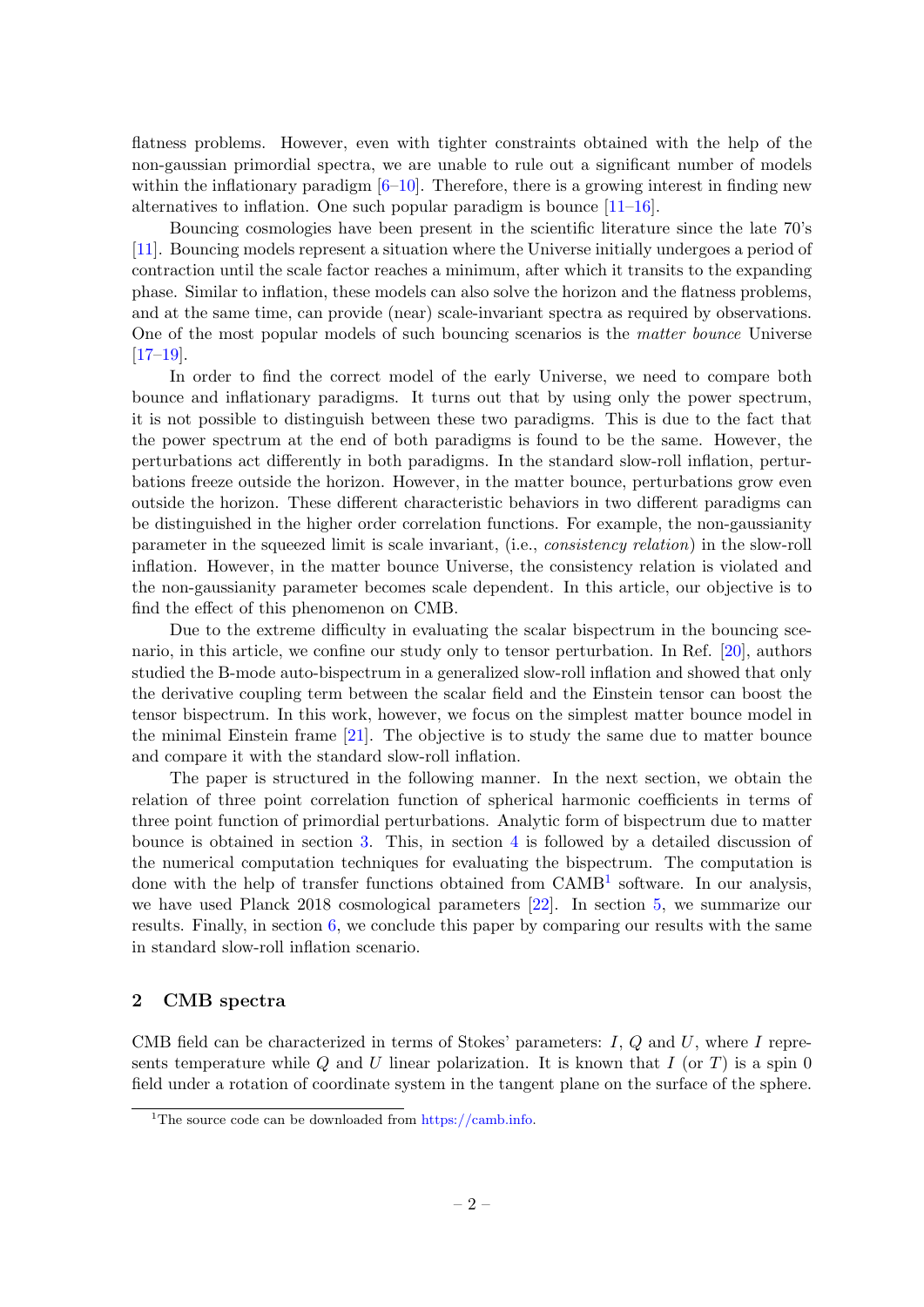So its spherical harmonic decomposition can be expressed in the following manner:

<span id="page-3-0"></span>
$$
T(\theta,\phi) = \sum_{l=0}^{\infty} \sum_{m=-l}^{l} Y_{lm} T_{lm}.
$$
 (2.1)

The polarization fields Q and U, on the other hand transform in a non-trivial manner. For example upon a right handed rotation about the normal in the tangent plane by an angle  $\psi$ , the transformed fields satisfy [\[23\]](#page-18-5)

$$
(Q \pm iU)' = e^{\mp 2i\psi} (Q \pm iU). \qquad (2.2)
$$

Due to this transformation property,  $Q \pm iU$  are respectively called as spin  $\pm 2$  fields. It would be desirable to obtain scalar fields from Q and U as scalar fields are easier to work with. A differential operator  $\eth$  called 'edth' [\[24,](#page-18-6) [25\]](#page-18-7), defined on the sphere's surface [\[23\]](#page-18-5) can be used on the combination  $Q \pm iU$  to obtain scalars. These two scalars are known as E & B modes of CMB and are defined as follows

$$
E(\theta,\phi) = -\frac{1}{2} \left[ \overline{\eth}^2 (Q + iU) + \overline{\eth}^2 (Q - iU) \right],
$$
\n(2.3)

$$
B\left(\theta,\phi\right) = -\frac{i}{2}\left[\bar{\eth}^2\left(Q+iU\right) - \bar{\eth}^2\left(Q-iU\right)\right].\tag{2.4}
$$

Again since these fields are spin zero, we can perform a spherical harmonic decomposition using standard spherical harmonics  $Y_{lm}$ 's:

<span id="page-3-1"></span>
$$
X(\theta, \phi) = \sum_{l=2}^{\infty} \sum_{m=-l}^{l} X_{lm} Y_{lm}(\theta, \phi), \ X = E, B.
$$
 (2.5)

Please note that in Eq.  $(2.1)$ , sum over l starts from  $l = 0$  where as in Eq.  $(2.5)$ , from  $l = 2$ . This is due to the properties of Q and U fields, as they are described in terms of spin 2 spherical harmonics  $[26, 27]$  $[26, 27]$ . The T, E and B mode spherical harmonic coefficients, given respectively in Eqs. [\(2.1\)](#page-3-0) and [\(2.5\)](#page-3-1) can be related to primordial perturbations in the following manner [\[28\]](#page-18-10)

<span id="page-3-2"></span>
$$
X_{lm}^{(Z)} = 4\pi \, (-i)^l \sum_{s} \int \frac{d^3 \mathbf{k}}{(2\pi)^3} \, -s Y_{lm}^* \left( \Omega_{\mathbf{k}} \right) \left( \text{sgn} \left( s \right) \right) \, s + x \, \xi^{(s)} \left( \mathbf{k} \right) T_{X,l}^{(Z)} \left( k \right) \tag{2.6}
$$

We next explain the meaning of each term in the above expression. First,  $\xi^{(s)}$  is the primordial perturbation corresponding to a given helicity s that takes the following values:

$$
s = \begin{cases} 0 & Z = S \\ \pm 1 & Z = V \\ \pm 2 & Z = T. \end{cases}
$$

 $Z$  denotes the nature of perturbation (Scalar, Vector or Tensor). The index  $x$  depends upon the field being considered, takes the following values

$$
x = \begin{cases} 0 & X = T, E \\ 1 & X = B. \end{cases}
$$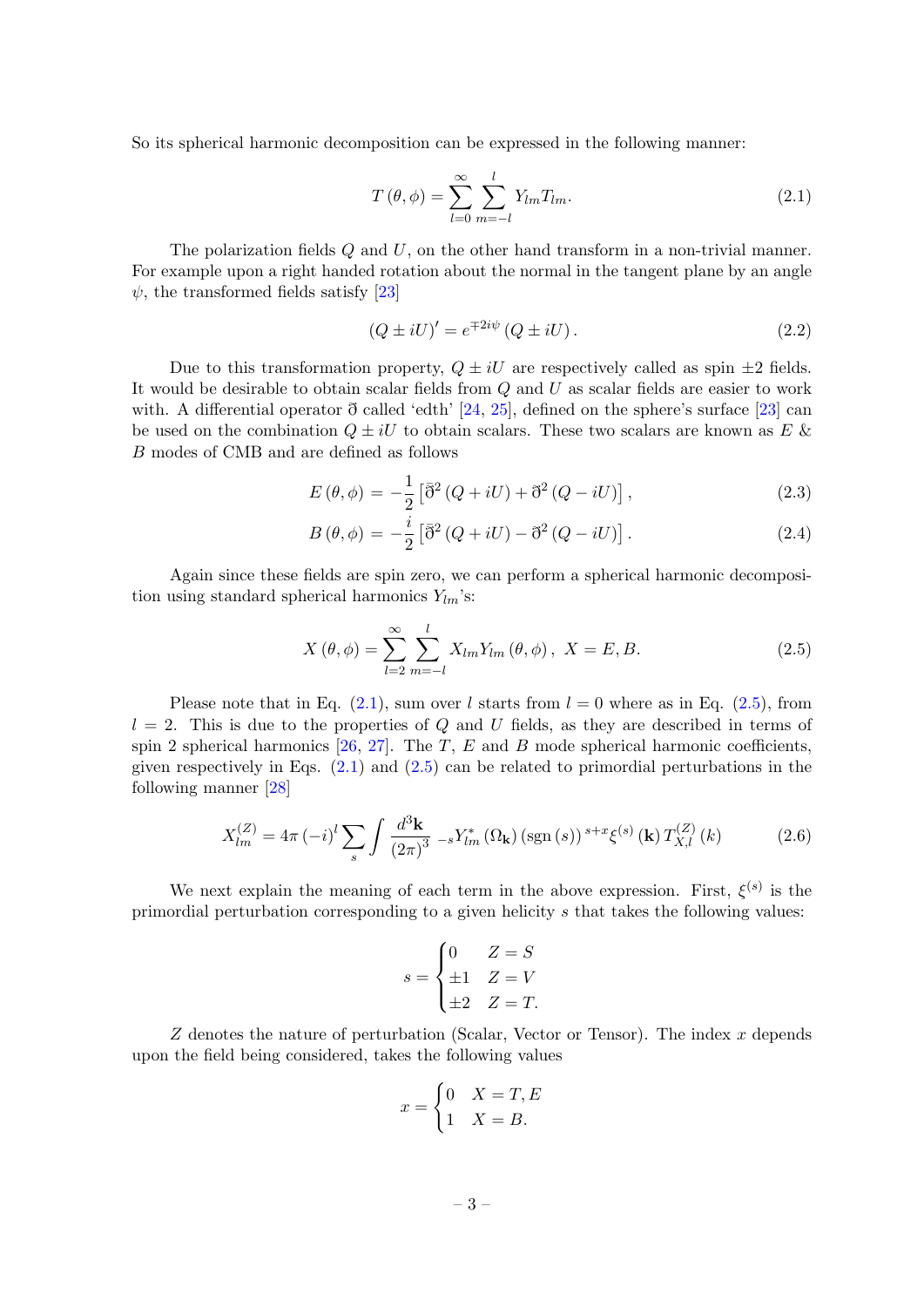$T_{X,l}^{(Z)}(k)$  is the transfer function for a given field X (which can be T, B or E) and the nature of perturbation Z. The symbol sgn  $(x)$  stands for the *signum* function which is defined as

$$
sgn(x) = \begin{cases} 1 & x > 0 \\ 0 & x = 0 \\ -1 & x < 0, \end{cases}
$$

and  ${}_sY_{lm}$  are spin weighted spherical harmonics.

Therefore, if we can evaluate  $\xi^{(s)}(\mathbf{k})$  which depends on the theory, we can compute  $X_{lm}^{(Z)}$ lm using Eq. [\(2.6\)](#page-3-2) which in turn helps to evaluate the CMB spectra.

The Horndeski theory [\[29](#page-18-11)[–32\]](#page-18-12) is the most general scalar-tensor theory in four dimensions. The specialty of this theory is that the equations of motion lead to second order differential equations and therefore the theory is free from Ostrogradsky instabilities [\[33\]](#page-18-13). The action is given as

$$
S_g = \int d^4x \sqrt{-g} \left( \mathcal{L}_2 + \mathcal{L}_3 + \mathcal{L}_4 + \mathcal{L}_5 \right), \tag{2.7}
$$

where the  $\mathcal{L}_i$ 's are defined in the following manner

$$
\mathcal{L}_2 = K(\phi, X), \tag{2.8}
$$

$$
\mathcal{L}_3 = -G_3(\phi, X) \square \phi, \tag{2.9}
$$

$$
\mathcal{L}_4 = G_4(\phi, X) R + G_{4X} \left[ (\square \phi)^2 - (\nabla_{\mu} \nabla_{\nu} \phi)^2 \right], \qquad (2.10)
$$

$$
\mathcal{L}_5 = G_5(\phi, X) G_{\mu\nu} \nabla^{\mu} \nabla^{\nu} \phi - \frac{1}{6} G_{5X} \Big[ \left( \Box \phi \right)^3 - 3 \Box \phi \left( \nabla_{\mu} \nabla_{\nu} \phi \right)^2 + 2 \left( \nabla_{\mu} \nabla_{\nu} \phi \right)^3 \Big]. \tag{2.11}
$$

 $X \equiv -1/2 g^{\mu\nu} \nabla_{\mu} \phi \nabla_{\nu} \phi$  is the kinetic term, R is the Ricci scalar and  $G_{\mu\nu}$  the Einstein tensor.  $K(\phi, X), G_3(\phi, X), G_4(\phi, X)$  and  $G_5(\phi, X)$  are functions of  $\phi$  and X and the subscripts  $\phi$  and  $X$  denote the partial derivatives with respect to the corresponding variables. In the FRW background, the metric components with the tensor perturbations in cosmic time  $t$  can be written as

$$
g_{00} = -1, \qquad g_{0i} = 0, \qquad g_{ij} = a^2(t)(e^h)_{ij}, \tag{2.12}
$$

where

$$
(e^h)_{ij} = \delta_{ij} + h_{ij} + \frac{1}{2}h_{ik}h_{kj} + \dots,
$$
\n(2.13)

 $a(t)$  is the scale factor and  $h_{ij}$  is the tensor perturbation. Using this, the quadratic and cubic actions for  $h_{ij}$  can be written as

<span id="page-4-0"></span>
$$
S^{(2)} = \frac{1}{8} \int d^4 x \, a^3 \left[ \mathcal{G}_T \dot{h}_{ij}^2 - \frac{\mathcal{F}_T}{a^2} \left( \partial_k h_{ij} \right)^2 \right],\tag{2.14}
$$

$$
S^{(3)} = \int d^4x \, a^3 \left[ \frac{\mathcal{F}_T}{4a^2} \left( h_{ik} h_{jl} - \frac{1}{2} h_{ij} h_{kl} \right) \partial_k \partial_l h_{ij} + \frac{X \dot{\phi} G_{5X}}{12} \dot{h}_{ij} \dot{h}_{jk} \dot{h}_{kl} \right], \tag{2.15}
$$

where

$$
\mathcal{F}_T = 2\left[G_4 - X\left(\ddot{\phi}G_{5X} + G_{5\phi}\right)\right],\tag{2.16}
$$

$$
G_T = 2\left[G_4 - 2XG_{4X} - X\left(H\dot{\phi}G_{5X} - G_{5\phi}\right)\right].
$$
 (2.17)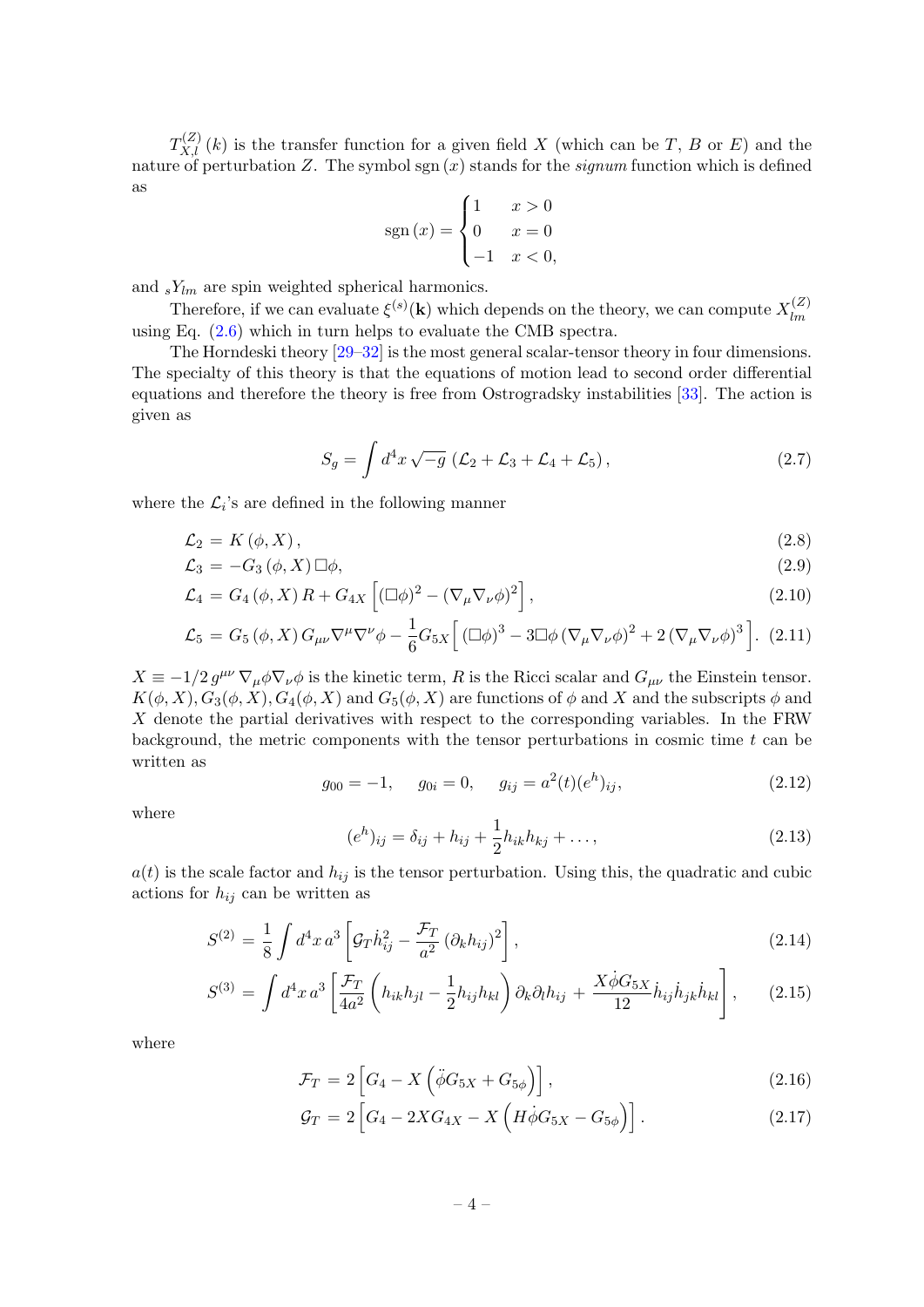$\xi^{(s)}(\mathbf{k})$  for the tensor perturbation is defined as

$$
\xi^{(s)}(\mathbf{k}) = h_{jk}(\mathbf{k}) e_{jk}^{*(s)}(\mathbf{k}),
$$

where  $e_{ij}^{(s)}$  is the polarization tensor and  $e_{ij}^{(s)}(\mathbf{k}) e_{ij}^{*(s)}(\mathbf{k}) = 2$ .

# <span id="page-5-0"></span>2.1 Power Spectrum

Using the quadratic action [\(2.14\)](#page-4-0), we can solve for the mode function  $\xi^{(s)}(\mathbf{k})$  and evaluate the two point correlation function as

$$
\left\langle \xi^{(s)}\left(\mathbf{k}\right)\xi^{*(s')}\left(\mathbf{k'}\right)\right\rangle = \left(2\pi\right)^3 \delta^{(3)}\left(\mathbf{k} - \mathbf{k'}\right) \delta_{ss'} P_T(k),\tag{2.18}
$$

here  $P_T(k)$  is the primordial tensor power spectrum which can be further written as

<span id="page-5-2"></span>
$$
P_T(k) = \frac{\pi^2}{k^3} \mathcal{P}_h(k).
$$
\n(2.19)

 $P_h(k)$  is referred to as the dimensionless tensor power spectrum. In case of slow-roll inflation, it takes the form

$$
\mathcal{P}_h^{\text{inf}}(k) = \frac{2H^2}{\pi^2} \sqrt{\frac{\mathcal{G}_T}{\mathcal{F}_T^3}}.
$$
\n(2.20)

However, in the case of matter bounce with the scale factor  $a(\eta) = a_0 (1 + k_0^2 \eta^2)$ , it is difficult to obtain the general solution of the mode function as the time dependencies of the functions  $G_4(\phi, X)$  and  $G_5(\phi, X)$  are not known. In the case of simplest minimal coupling with  $G_4(\phi, X) = 1/2$  and  $G_5(\phi, X) = 0$ , the solution and therefore the primordial power spectrum  $\mathcal{P}_h^{\text{mb}}(k)$  is known [\[21\]](#page-18-3).

Once we obtain the primordial power spectrum, using Eq.  $(2.6)$ , we can calculate the two point function of B-mode harmonic coefficients as [\[28\]](#page-18-10)

$$
\left\langle B_{l_1m_1}^{(T)} B_{l_2m_2}^{(T)*} \right\rangle = \delta_{l_1l_2} \delta_{m_1m_2} C_{l_1}^{BB},\tag{2.21}
$$

where the B-mode angular power spectrum  $C_l^{BB}$  is defined to be

$$
C_l^{BB} = \frac{2}{\pi} \int k^2 dk P_T(k) T_{B,l}^{(T)}(k) T_{B,l}^{(T)}(k)
$$
\n(2.22)

with  $P_T(k)$  defined in Eq. [\(2.19\)](#page-5-2).

In case of slow-roll inflation as well as for the simplest matter bounce scenario prescribed in Ref. [\[21\]](#page-18-3), B-mode power spectrum turns out to be identical and is shown in Figure [1.](#page-6-0) Therefore, in order to see the differences in these two cases, we need to go beyond the power spectrum and evaluate the B-mode auto Bispectrum for these two cases.

#### <span id="page-5-1"></span>2.2 Bispectrum

Since, in the case of B-mode power spectrum, slow-roll inflation as well as matter bounce behave identically, therefore, by studying CMB power spectrum, it is not possible to distinguish between the two paradigms. However, there are characteristic differences between the perturbations in two different paradigms. As mentioned before, perturbations freeze outside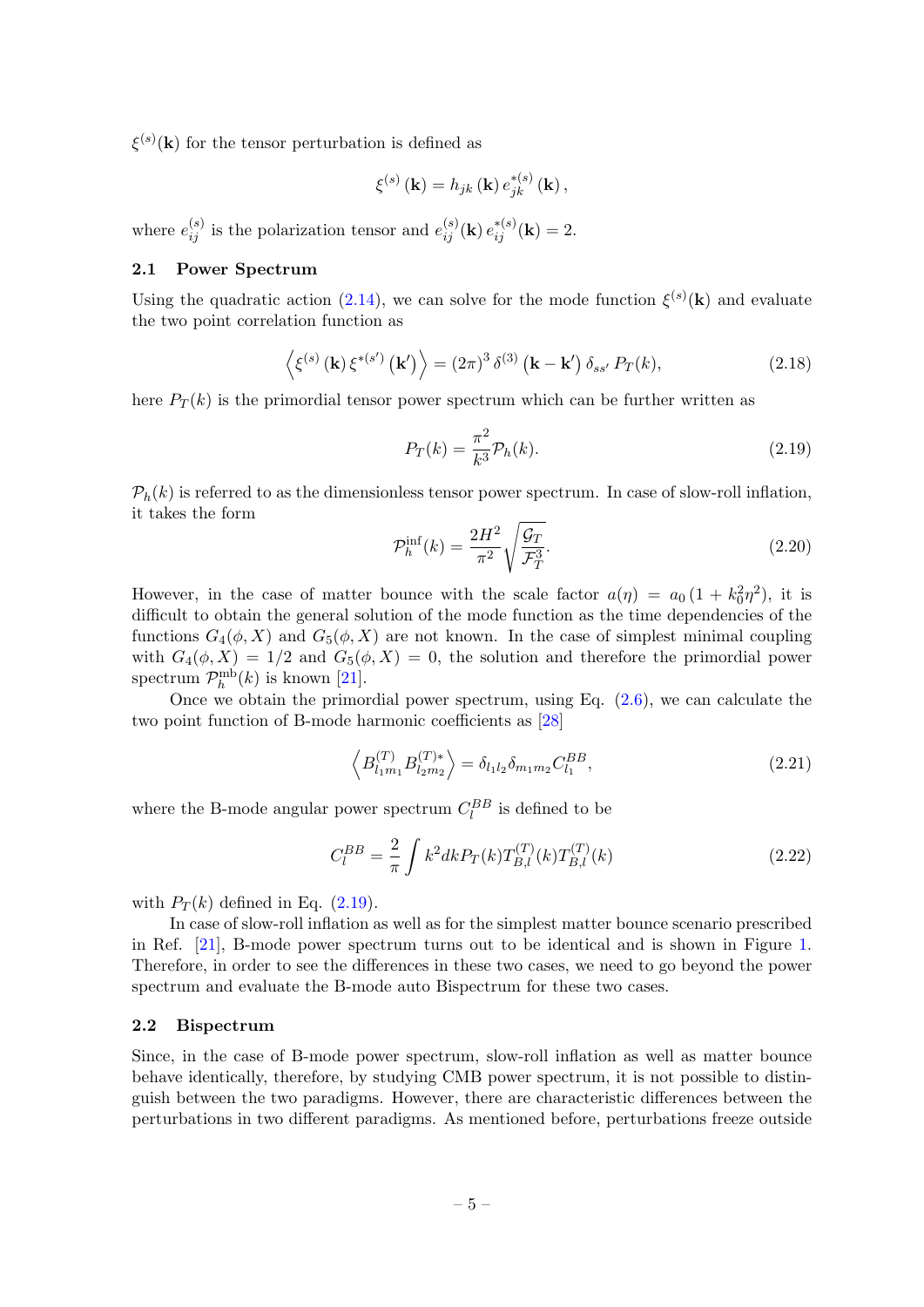<span id="page-6-0"></span>

Figure 1: B-mode power spectrum due to inflation as well as for matter bounce.

the horizon during inflation, whereas, they grow in the matter bounce Universe. This behavior is encoded in the higher order correlation functions. Due to this reason, in this work, we concentrate on the three point correlation function, i.e., the bispectrum. In this section, we give the explicit form of the bispectrum due to the simplest matter bounce scenario with  $G_4 = 1/2, G_5 = 0$  [\[21\]](#page-18-3) and compare the same with that due to inflation given in [\[20\]](#page-18-2).

B-mode auto-bispectrum  $B_{l_1l_2l_3}$  in terms of the three point correlations of the B-mode harmonic coefficients is defined as

<span id="page-6-1"></span>
$$
B_{l_1 l_2 l_3} = \sum_{m_i} \binom{l_1 \quad l_2 \quad l_3}{m_1 \quad m_2 \quad m_3} \left\langle \prod_{i=1}^3 B_{l_i m_i} \right\rangle. \tag{2.23}
$$

In this expression, the quantity inside the parenthesis is the Wigner 3j symbol which is related to the Clebsch Gordon coefficients which appear while adding angular momenta. Using Eq.  $(2.6)$ ,  $B_{l_1l_2l_3}$  in Eq.  $(2.23)$  can also be written as

<span id="page-6-4"></span>
$$
B_{l_1l_2l_3} = \sum_{s_i = \pm 2} B_{l_1l_2l_3}^{(s_1s_2s_3)},\tag{2.24}
$$

where,

<span id="page-6-3"></span>
$$
B_{l_1l_2l_3}^{(s_1s_2s_3)} = \sum_{m_i} \binom{l_1 \quad l_2 \quad l_3}{m_1 \quad m_2 \quad m_3} \prod_{j=1}^3 \left[ 4\pi \left( -i \right)^j \int \frac{d^3 \mathbf{k}}{(2\pi)^3} (\text{sgn}(s_j))^{s_j+1} \right. \\ \left. - s_j Y_{l_j m_j}^* (\Omega_{\mathbf{k}_j}) T_{l_j}(k_j) \right] \times \left\langle \xi^{(s_1)} \left( \mathbf{k}_1 \right) \xi^{(s_2)} \left( \mathbf{k}_2 \right) \xi^{(s_3)} \left( \mathbf{k}_3 \right) \right\rangle. \tag{2.25}
$$

Finally, using Eq. [\(2.15\)](#page-4-0), the three point correlation of the primordial perturbations  $\xi^{(s_i)}$  in the absence of  $G_{5X}$  can be written as

$$
\left\langle \xi^{(s_1)}\left(\mathbf{k}_1\right)\xi^{(s_2)}\left(\mathbf{k}_2\right)\xi^{(s_3)}\left(\mathbf{k}_3\right) \right\rangle = \left(2\pi\right)^7 f_{\mathbf{k}_1 \mathbf{k}_2 \mathbf{k}_3}^{s_1 s_2 s_3} \times \delta^3\left(\mathbf{k}_1 + \mathbf{k}_2 + \mathbf{k}_3\right),\tag{2.26}
$$

where the function  $f_{\mathbf{k}_1 \mathbf{k}_2 \mathbf{k}_3}^{s_1 s_2 s_3}$  $\mathbf{k}_1 \mathbf{k}_2 \mathbf{k}_3$  can be written as

<span id="page-6-2"></span>
$$
f_{\mathbf{k}_1 \mathbf{k}_2 \mathbf{k}_3}^{s_1 s_2 s_3} = \mathcal{G}(k_1, k_2, k_3) \times \left[ \left( e_{im}^{s_2} e_{lj}^{s_3} - \frac{1}{2} e_{ml}^{s_2} e_{ij}^{s_3} \right)^* e_{ij}^{s_1*} k_{1m} k_{1l} + 5 \text{ Perms} \right]. \tag{2.27}
$$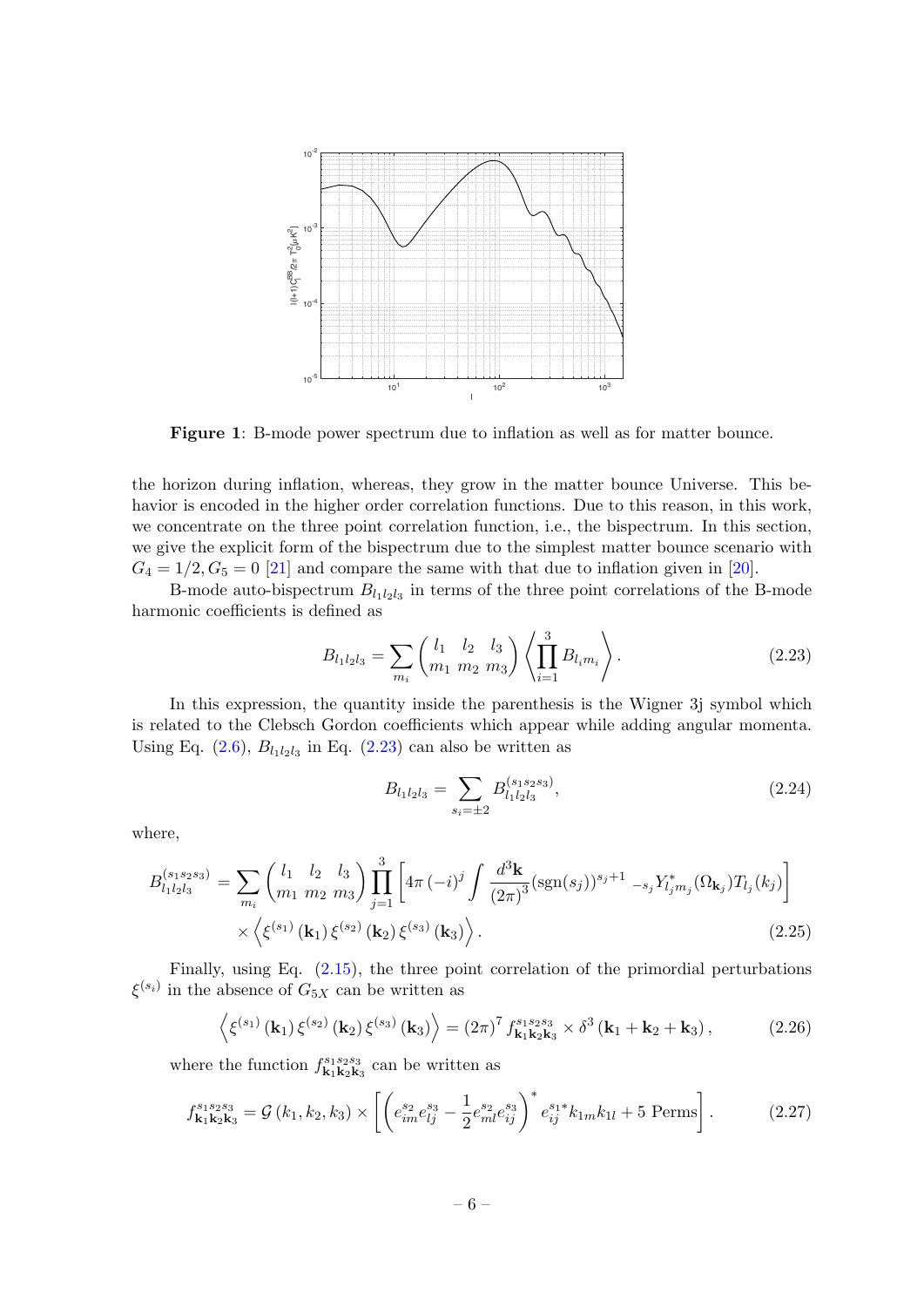The angular dependence comes with the polarization tensor  $e_{ij}^{s_i} \equiv e_{ij}^{s_i}(\Omega_{\mathbf{k}_i})$  which is expressible in terms of spin s weighted spherical harmonics. This quantity is calculated from the cubic order action given in Eq. [\(2.15\)](#page-4-0). The form of the function  $\mathcal{G}(k_1, k_2, k_3)$  in Eq. [\(2.27\)](#page-6-2) depends upon the model being employed. In case of slow-roll inflation,  $\mathcal{G}(k_1, k_2, k_3)$  is given in Ref. [\[34\]](#page-18-14) whereas, in our case, for simple matter bounce, the expression is obtained in Ref. [\[19\]](#page-18-1).

#### <span id="page-7-0"></span>3 Bispectrum due to Matter Bounce

On account of the properties of Wigner 9j symbols in Eq.  $(2.25)$ , that appear after performing angular integrations, it turns out that only for  $\sum l_i =$  odd, the B-mode auto-bispectrum in Eq.  $(2.24)$  is nonzero. Further, the bispectrum is nonzero only when all  $l_i$ 's are different.

In this work, we calculate bispectrum for  $\sum l_i = 33$ . This implies 114 possibilities in total for the triple  $(l_1, l_2, l_3)$ . However, due to symmetry, we need to evaluate only one of the six permutations and rest others can be evaluated by noting the sign of permutation.

We obtain the analytical form of  $B_{l_1l_2l_3}$  in Eq. [\(2.24\)](#page-6-4) due to simple matter bounce after substituting the simplified form of the three point correlations of primordial perturbations from Eq.  $(B.1)$  in Eq.  $(2.25)$ . Since we are considering only a specific regime (as per the discussions done in Appendix  $B$ ) which contributes the most, we get the following approximate expression:

$$
B_{l_1l_2l_3} \approx C \sum_{L_i,l'_i} \int_0^\infty x^2 dx \left[ \prod_{j=1}^3 \int_0^\infty k_j^2 dk_j T_{l_j}(k_j) j_{L_j}(x k_j) \right] \left[ k_1^2 \left( 3\sqrt{3} \delta_{l'_1,2} - \delta_{l'_1,4} \right) \delta_{l'_2,2} \delta_{l'_3,2} + 2 \text{ perms} \right]
$$
  
 
$$
\times \left( i^{\sum L_j - l_j} \right) I_{L_1,L_2,L_3}^{0,0,0} I_{l_1,L_1,l'_1}^{-2,0,2} I_{l_2,L_2,l'_2}^{-2,0,2} I_{l_3,L_3,l'_3}^{-2,0,2} \left\{ \frac{l'_1}{l_1} \frac{l'_2}{l_2} \frac{l'_3}{l_3} \right\} \left[ \frac{1}{(k_1 k_2)^3} + \frac{1}{(k_2 k_3)^3} + \frac{1}{(k_3 k_1)^3} \right],
$$
\n(3.1)

here the symbol  $I_{L_1L_2}^{s_1s_2s_3}$  $\frac{s_1 s_2 s_3}{L_1 L_2 L_3}$  in terms of Wigner 3j symbols is defined as

$$
I_{L_1L_2L_3}^{s_1s_2s_3} = \sqrt{\frac{\prod_{i=1}^3 (2L_i+1)}{4\pi}} \begin{pmatrix} L_1 & L_2 & L_3 \ s_1 & s_2 & s_3 \end{pmatrix}.
$$

The explicit expression of C in Eq.  $(3.1)$  is given in Eq.  $(B.11)$ . The simplification part of the three point function is discussed in Appendix [B.](#page-15-0)

Presence of the Wigner symbols in the above expression assigns specific values to  $L_i$ 's for given  $l_i$ 's. For example, consider the Wigner 9j symbol.

<span id="page-7-1"></span>
$$
\left\{\n \begin{array}{ccc}\n l'_1 & l'_2 & l'_3 \\
L_1 & L_2 & L_3 \\
l_1 & l_2 & l_3\n \end{array}\n \right\}.
$$

This symbol can be written in terms of a sum over Wigner 3j symbols [\[35\]](#page-18-15). The Wigner symbols imply the following conditions

<span id="page-7-2"></span>
$$
|l_1 - l_2| \le l_3 \le l_1 + l_2, \ |l_i - l'_i| \le L_i \le l_i + l'_i. \tag{3.2}
$$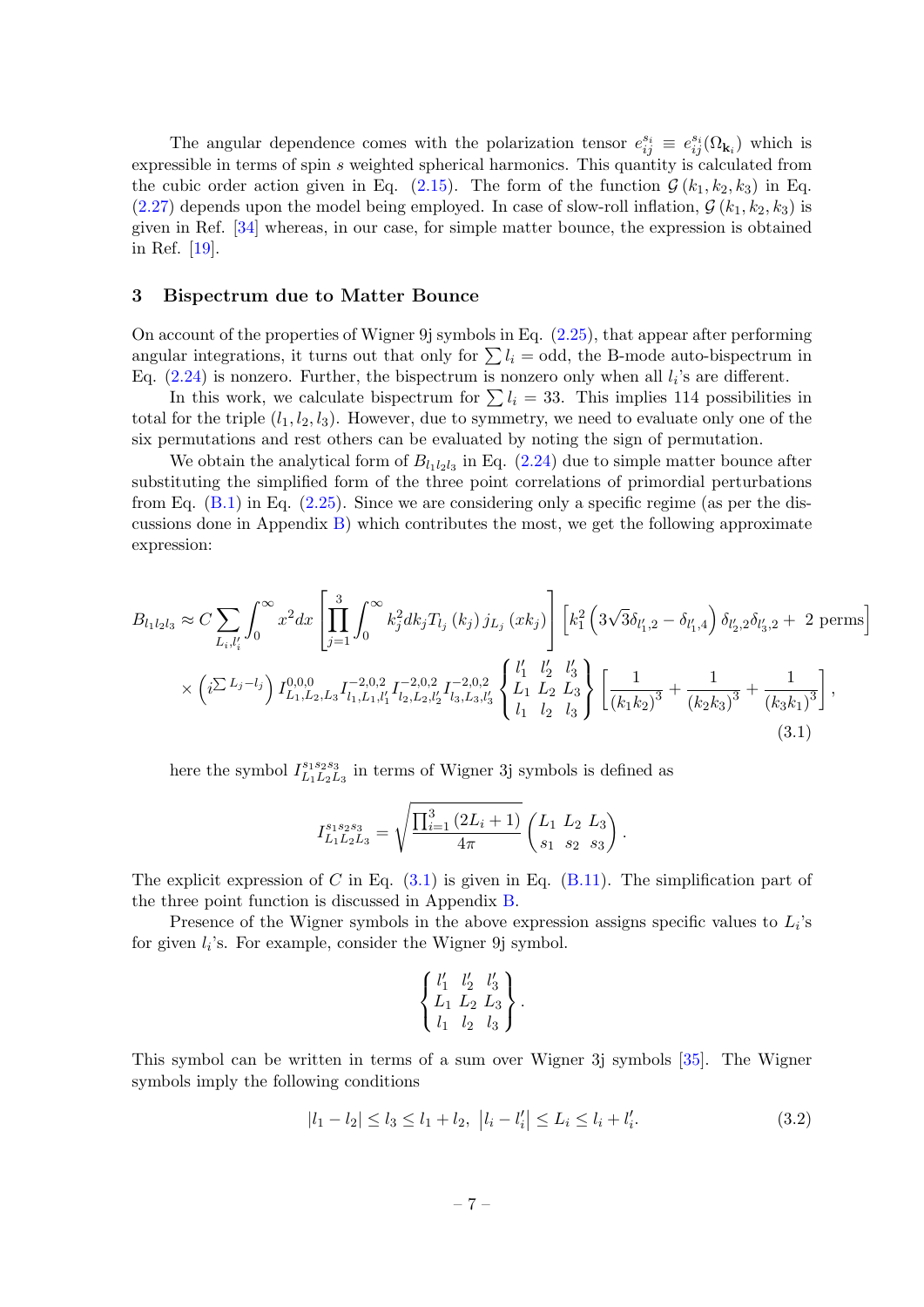This means that we need to perform integrations over only certain combinations of l and L. This turns out to be very helpful in devising numerical integration technique which is discussed in the next section. The results of numerical computation are given in section [5](#page-10-0) where we do the comparison of the bispectrum between the two paradigms.

# <span id="page-8-0"></span>4 Numerical Computation of Bispectrum

In this section, we discuss the numerical techniques for the evaluation of the bispectra due to both inflation and the bounce. The details of the results, these techniques are based on, can be found in Appendix  $(A)$ . The steps for calculating the bispectrum are as follows:

- 1. First of all, the values of  $l_i$  and  $L_i$ 's are chosen such that they satisfy all the requirements of the Wigner 3j and 9j symbols present in Eq. [\(3.1\)](#page-7-1). Thus for our case, in addition to the conditions in Eq. [\(3.2\)](#page-7-2), we must also have  $\sum L_i$  = even because of the presence<sup>[2](#page-8-1)</sup> of  $I_{L_1L_2L_3}^{000}$ .
- 2. As can be seen from Eq. [\(3.1\)](#page-7-1) that we need to perform four integrations. One is over x and other three are on  $k_i$ 's.
- 3. The procedure for integrating over k variable was based on the presence/absence of the term  $k_t = \sum k_i$  in the denominator. If it is absent, we will call bispectrum as separable and inseparable otherwise. Thus we take two cases
	- A. For separable form we evaluate the integral

<span id="page-8-2"></span>
$$
I_{x}\left(n,l,L\right) = \int k^{n}dkT_{l}\left(k\right)j_{L}\left(kx\right) \tag{4.1}
$$

for different values of  $x$ .

B. For an inseparable form, we first take Laplace's transform and introduce another variable y [\[20\]](#page-18-2) and evaluate the following integral for different x and y's

<span id="page-8-3"></span>
$$
I_{x,y}(n,l,L) = \int k^n dk T_l(k) j_L(kx) e^{-ky}.
$$
 (4.2)

- 4. These integrals are then stored in an array for the relevant values of n, l and L for given  $x$  (and  $y$ ). We here emphasize that this integral evaluation part can easily be parallel implemented.
- 5. In order to retrieve integrals while doing integration over  $x$  (and  $y$ ) for different values of  $n, l$  and  $L$ , we use the binary search method. We explain the method using an example later in this section. The method relies on two results derived in Appendix [A.1.](#page-13-1)
- 6. We also need to compute Wigner 3j and 9j symbols. We did this computation using two methods which we also elaborate on later in this section.
- 7. The condition  $\sum l_i = 33$  along with Wigner 9j symbol gave 114 possibilities on the triple  $(l_1, l_2, l_3)$ . The bispectrum will be same modulo a phase sign for different permutations of  $(l_1, l_2, l_3)$ . This reduces the computation to 1/6.

All of the steps just discussed can be summarized in the flow chart shown in Figure [2](#page-9-2) below.

<span id="page-8-1"></span><sup>2</sup>Weisstein, Eric W. "Wigner 3j-Symbol." From Mathworld – A Wolfram Web Resource <http://mathworld.wolfram.com/Wigner3j-Symbol.html>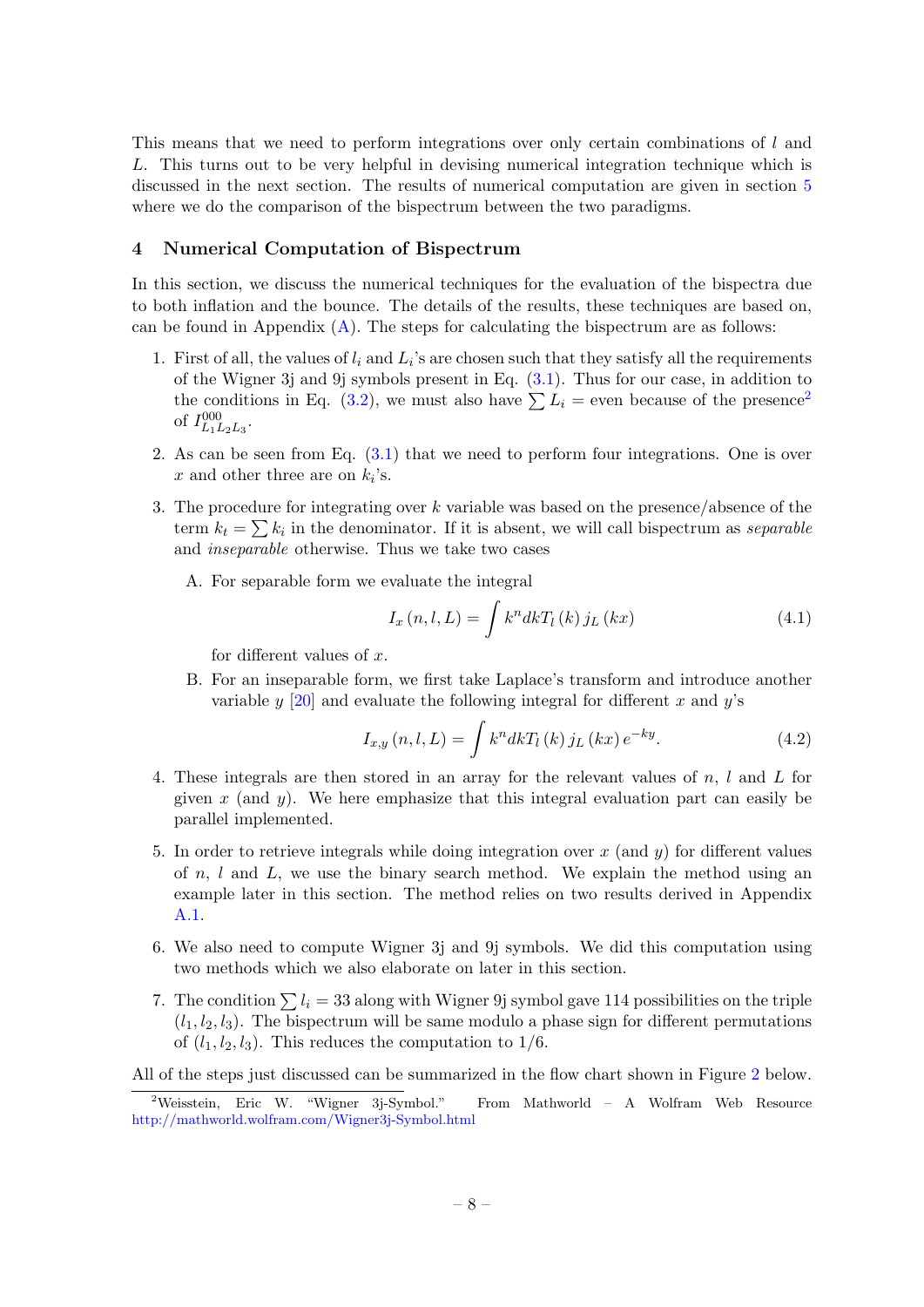<span id="page-9-2"></span>

Figure 2: Flow chart of the algorithm for numerical calculation of the bispectrum. This very algorithm can be used for computing more complicated forms of bispectra.

#### <span id="page-9-0"></span>4.1 Example of Binary Search Method

Next, we explain the  $n$  tuple binary search method with an example. Suppose we have the following 3 tuple array

$$
\{(1,1,3), (1,2,4), (1,3,-3), (2,0,5), (3,4,-2)\}.
$$

Let us assume that we want to find out the location of the tuple  $(3, 4, -2)$ . One obvious way would be to implement a linear search and to find locations of integers 3, 4 and  $-2$ , thereby finding the location of the tuple. A more efficient way would be to convert all of these tuples into an integer and search for just that integer using Theorem 1 of section [\(A.1\)](#page-13-1). Also notice that the tuple array is in the lexicographic order in the sense described in Appendix [A.](#page-13-0)

Now we apply Theorem 1 of section  $(A.1)$ , according to which the base of representation would be  $M \geq 9$ . For  $M = 9$ , the map would convert these tuples into the following

$$
{93, 103, 105, 167, 277}.
$$

Here we can see that the integers appear in ascending order as per Theorem 2 of section [\(A.1\)](#page-13-1). After this, we can implement a binary search so that in place of searching the tuple  $(3, 4, -2)$ , we just search the integer 277. This method can be used to store the integral  $I_x(n, l, L)$  corresponding to say  $(n, l, L) = (-2, 1, 3)$  and to later retrieve it while performing x integration.

We must emphasize that the binary search method for tuples can be applied in all places where the location of a tuple is sought after storage. The method becomes more and more advantageous as the length of the tuple becomes larger and larger.

#### <span id="page-9-1"></span>4.2 Wigner Symbols' Computation

We now provide details about the Wigner 3j calculation. Since 9j symbols can be expressed in terms of 3j symbols, the discussion of 3j would suffice. We employed two methods of computation.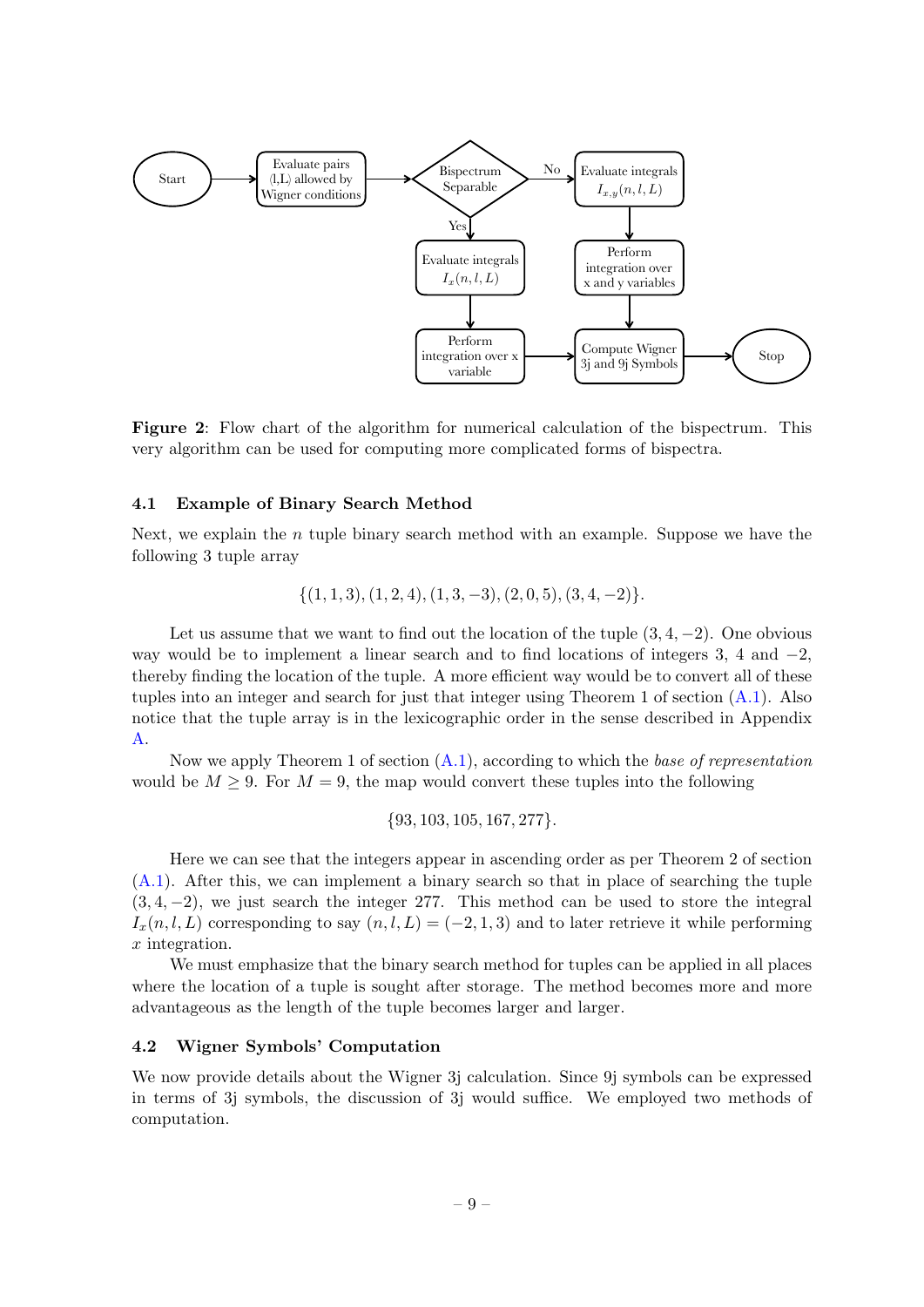<span id="page-10-4"></span>

Figure 3: Comparison of the shape function normalized to unity.

The first method is the Rasch Algorithm [\[36\]](#page-18-16). This is based on the Regge symmetries of the Wigner [3](#page-10-1)j symbols. The Rasch method employs 36 out of 72 symmetries<sup>3</sup>. Thus by computing and storing one symbol, 36 other symbols are determined as well. This considerably reduces the computation time. For the evaluation of the symbols, we use  $fgsl<sup>4</sup>$  $fgsl<sup>4</sup>$  $fgsl<sup>4</sup>$  which is a Fortran version of  $gs1<sup>5</sup>$  $gs1<sup>5</sup>$  $gs1<sup>5</sup>$ . But it turned out that f $gs1$  gives segmentation fault at larger values of l. So we use wigxjpf for the bispectrum evaluation at larger values of  $l$  while calculating SNR.

Wigxjpf software [\[37\]](#page-19-0) calculates these symbols using prime number factorization.

#### <span id="page-10-0"></span>5 Results

In this section, we give all the results of our numerical computation. First of all, we compare the shape function or the non-gaussianity parameter  $h_{\text{NL}}$  for inflation with that of matter bounce. This can be found in Figure [3.](#page-10-4) We see that the two bispectra are different for all three limits - squeezed, folded and equilateral.

The bispectra results for the two cases can be found in Figure [4.](#page-11-1) These plots have been generated by considering the tensor-to-scalar ratio<sup>[6](#page-10-5)</sup>  $r = 0.01$ . We see that the peaks of the bispectrum in both cases appear at the permutations of  $(l_1, l_2, l_3) = (2, 15, 16)$ . But the magnitude is very much different. In the case of inflation, the highest value of the bispectrum is found to be  $\sim 6 \times 10^{-11}$  while in bounce it is about  $\sim 5 \times 10^{-23}$ . This feature is clearly different from the angular power spectrum where the values from both paradigms were the same. Thus the bispectrum is indeed able to distinguish between the two paradigms.

SNR is given by the following expression [\[20\]](#page-18-2)

$$
\sqrt{\sum_{l_i \le l_{\text{max}}} \frac{B_{l_1 l_2 l_3}^2}{6C_{l_1} C_{l_2} C_{l_3}}}.
$$
\n(5.1)

here  $l_{\text{max}}$  is the value of maximum multipole l used in the computation.

This expression for the SNR is valid for all triples  $(l_1, l_2, l_3)$  which satisfy the conditions enforced by the Wigner 9j symbol, as was discussed above. The bispectrum for all permutations of say  $(2,3,5)$  will be the same, apart from a phase factor. Thus the expression can be

<span id="page-10-1"></span><sup>3</sup>Source code: <https://github.com/ramanujakothari/RaschAlgo>

<span id="page-10-2"></span><sup>4</sup>Link <https://www.lrz.de/services/software/mathematik/gsl/fortran/>

<span id="page-10-3"></span><sup>5</sup>Link <https://www.gnu.org/software/gsl/>

<span id="page-10-5"></span><sup>&</sup>lt;sup>6</sup>This was done for comparing our results with those given in  $[20]$ .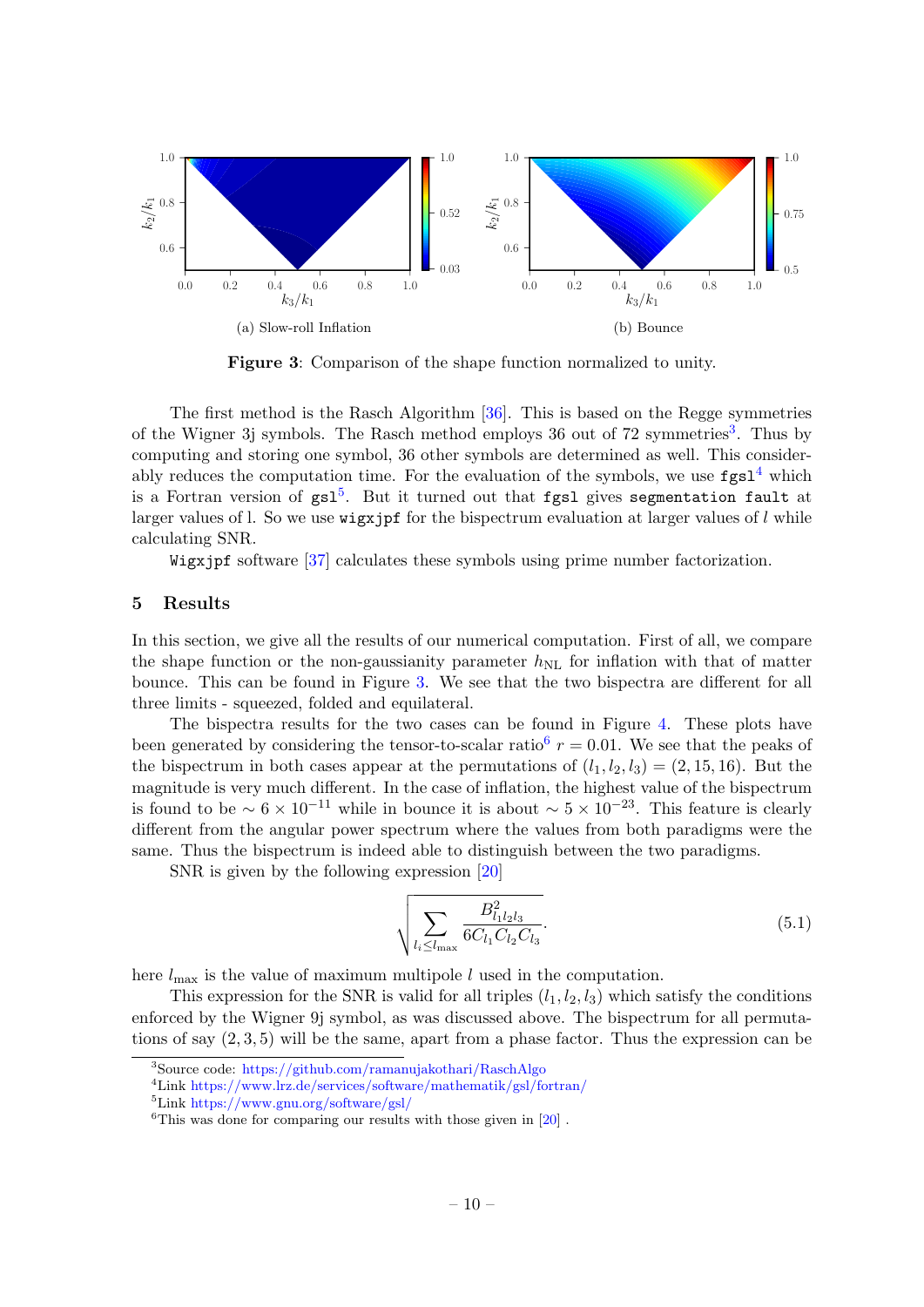<span id="page-11-1"></span>

(a) Inflation

(b) Bounce

Figure 4: Comparison of the Bispectra plots for inflation and bounce cases. The bispectra values are obtained after taking tensor to scalar ratio  $r = 0.01$ . In both cases, we have divided the bispectrum by the square of the tensor amplitude i.e.,  $\mathcal{P}_T^2$ .

simplified by summing over only unique triples and thus can be written as

$$
\sqrt{\sum_{l_i^{\text{unq}} \le l_{\text{max}}} \frac{B_{l_1l_2l_3}^2}{C_{l_1}C_{l_2}C_{l_3}}},\tag{5.2}
$$

where  $l_i^{\text{unq}}$  $i$ <sup>thq</sup> depicts the fact that the sum is over unique triples. The SNR plot as a function of  $l_{\text{max}}$  for tensor to scalar ratio  $r \in \{0.1, 0.01\}$  is shown in Figure [5.](#page-12-1) For  $r = 0.01$  and  $l_{\text{max}} = 100$ , the SNR due to standard inflation turns out to be  $\sim 10^{-5}$ , whereas for bounce it is  $\sim 10^{-18}$ . Thus the SNR due to bounce is  $\sim 10^{-13}$  times smaller than due to inflation, thereby making the signal due to bounce very difficult to detect. So a future detection of tensor mode bispectrum will be helpful in ruling out matter bounce model.

## <span id="page-11-0"></span>6 Conclusion

In this paper, we have analytically calculated the B-mode auto-bispectrum due to matter bounce. We also have computed the bispectrum numerically and compared it with that generated due to the standard inflationary paradigm. The numerical computation of bispectrum involves integration over 4 (or 5) integrals. Since the bispectrum  $B_{l_1l_2l_3}$  exhibits symmetries in  $(l_1, l_2, l_3)$ , the computation time can be reduced to 1/6. The bispectrum expression  $(3.1)$ contains summation over  $L_i$ 's which, in turn, are dependent upon  $l_i$ 's, as can be seen in Eq.  $(3.2)$ . This gives us the advantage of evaluating k integrals only for valid  $(l, L)$  pairs, i.e., Eq. [\(4.1\)](#page-8-2). This was followed by the x integration. In order to avoid the repetitive calculation of same k integrals, we saved the integral  $(4.1)$  information as a function of x on an array. To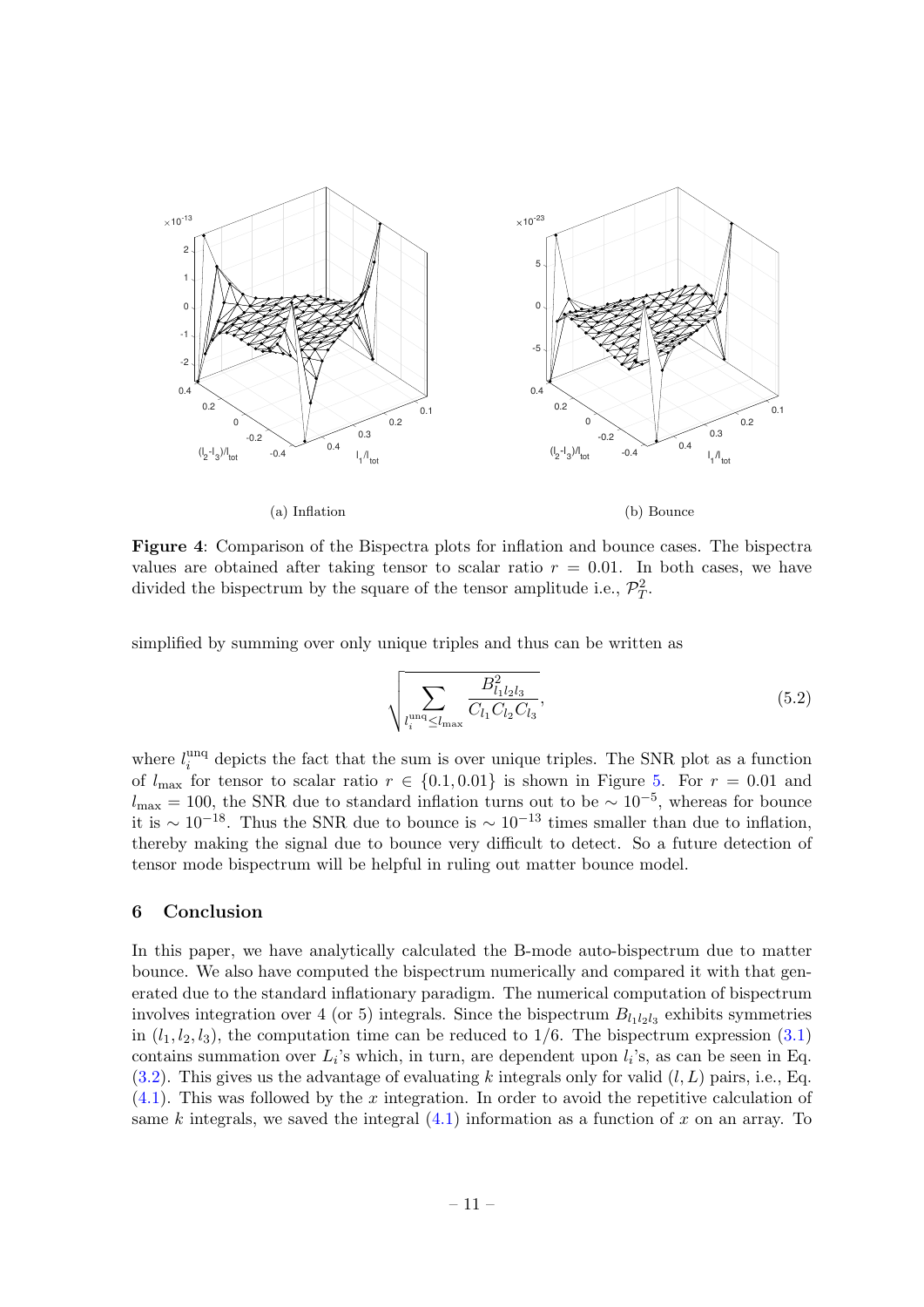<span id="page-12-1"></span>

**Figure 5:** SNR for the bounce model for tensor-to-scalar ratio  $r \in \{0.1, 0.01\}$ .

serve this purpose, we developed a method for storing and retrieving data, using a binary search method for integer n tuples. Two theorems provided by us ensure the certainty of the binary search method. For efficient evaluation, we first calculated the Wigner symbols by using the open source softwares, e.g., fgsl and wigxjpf. Then, we stored and retrieve the required symbols using the Rasch Algorithm. We think that the software wigxjpf used for the evaluation of Wigner symbols can be coupled with Rasch Algorithm to improve the computation speed.

The highest absolute value of B-mode bispectrum due to inflation, as per Fig. [4,](#page-11-1) is  $\sim 6 \times 10^{-11}$  which occurs at  $(l_1, l_2, l_3) = (2, 15, 16)$ . We find that the B-mode auto-bispectrum due to matter bounce is about  $10^{-12}$  times smaller as compared to this value and occurs at the same point. For numerical integration over x (and y) variable(s), we checked that both the trapezoidal and rectangular integration methods were giving the same answer.

We also found that the shape functions for the two cases exhibit stark differences as can be seen in Fig. [3.](#page-10-4) We have also calculated the SNR in Figure [5.](#page-12-1) For its calculation, we use the same expression as used in Ref. [\[20\]](#page-18-2). The SNR for scalar-to-tensor ratio  $r = 0.01$ and  $l_{\text{max}} = 100$  for inflation is  $\sim 10^{-5}$ . For matter bounce, this ratio is smaller by a factor of  $\sim 10^{-13}$ . This means that it would be even more difficult to detect signals due to bounce as compared to inflation. Thus a future detection of tensor bispectrum will rule out matter bounce model.

#### <span id="page-12-0"></span>7 Acknowledgments

We are very much thankful to L. Sriramkumar of the Physics Department, IIT Madras. We are also indebted to Pankaj Jain of the Physics Department, IIT Kanpur for reading through the manuscript and suggesting valuable comments. We are very grateful to Rathul Nath Raveendran, Debika Choudhury for useful discussions. We wish to thank Indian Institute of Technology Madras, Chennai, India, for support through the Exploratory Research Project PHY/17-18/874/RFER/LSRI. RK is thankful to Pradeep Mishra of Mathematics Department, IIT Madras for vetting the mathematical appendix. RK also wishes to thank hospitality provided at IIT Kanpur where computing facilities supported by the Science and Engineering Research Board (SERB), Government of India were used. Further, we would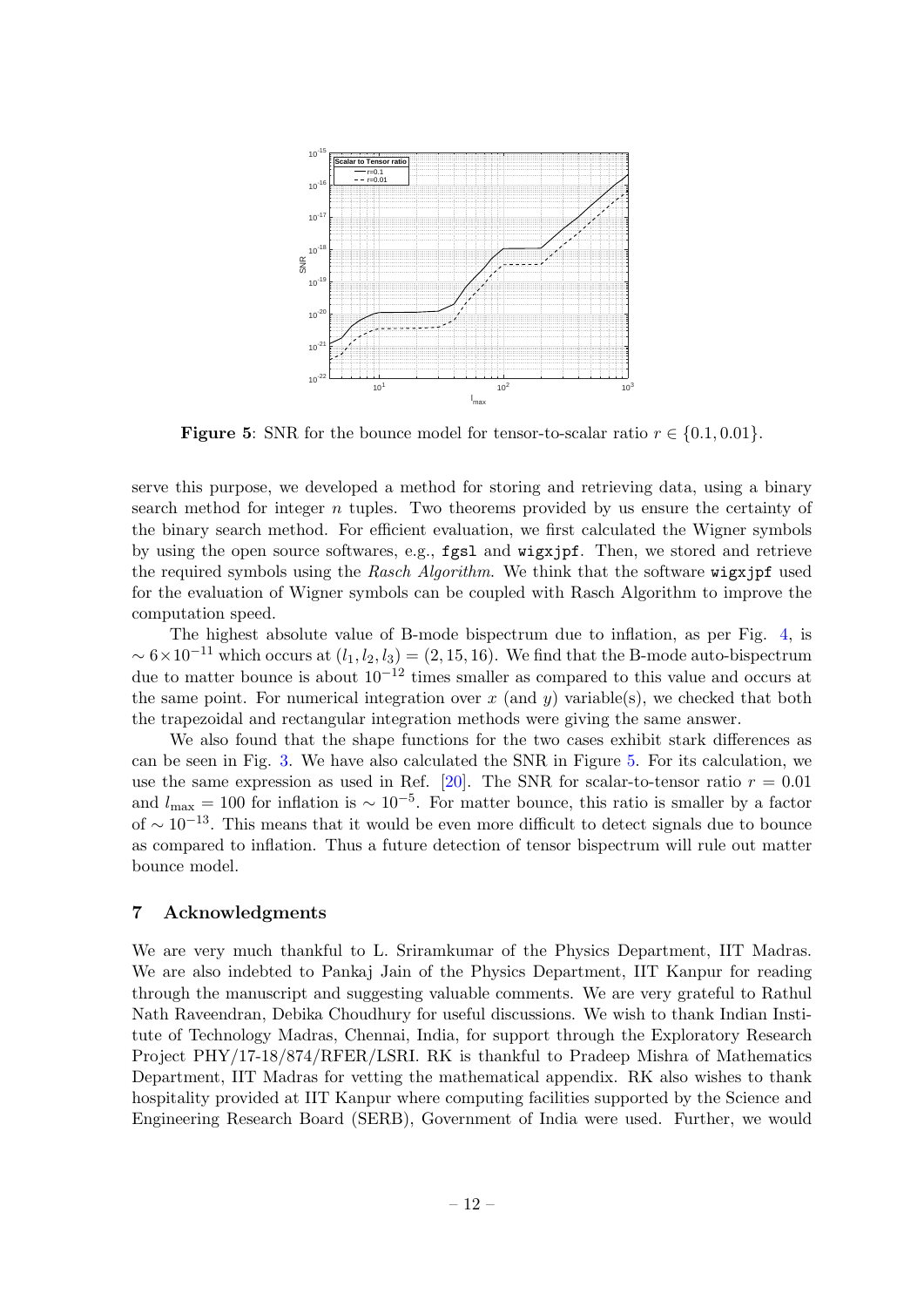also like to thank our anonymous referee for encouraging words and pointing one of the most important conclusions of our work that a future detection of tensor bispectrum will be helpful in ruling out matter bounce model. Finally, RK is very thankful to Prof. Roy Maartens for illuminating discussions.

#### <span id="page-13-0"></span>A Numerical Strategies

In this appendix, we give details of the methods that underlie the numerical evaluation of the bispectrum form in Eq.  $(3.1)$ . The evaluation hinges on two important results which we prove next.

#### <span id="page-13-1"></span>A.1 A Binary Search Algorithm for Integer Tuples

For numerical evaluation of the integrals in Eq. [\(3.1\)](#page-7-1), we stored integrals given in Eqs. [\(4.1\)](#page-8-2) or [\(4.2\)](#page-8-3) on an array, based on whether the bispectrum is separable or inseparable. The binary search algorithm plays a crucial role in the bispectrum determination for retrieving these integrals to perform integration over x (and y) for different values of  $l, L$  and n. It is known that the binary search is one of the fastest search method when the array is sorted.

Let  $X$  denote the finite set of  $n$  integers' tuples, i.e.,

$$
X = \left\{ \mathbf{x}^j \equiv (x_1, x_2, \dots, x_i) \middle| \ x_i \in \mathbb{Z}, \ 1 \le j \le N \right\}.
$$

Further, let  $\mathbf{x} \equiv (x_1, x_2, \dots x_n)$  and  $\mathbf{y} \equiv (y_1, y_2, \dots, y_n)$  be two elements of X. We say  $\mathbf{x}$ "comes before" y and write  $x \prec y$  when either of these two cases are true

A.  $x_1 < y_1$ 

B. there exists an i such that if  $x_j = y_j$  for every  $1 \leq j \leq i$  then  $x_i \leq y_i$ .

Please notice that these are the conditions for dictionary ordering or lexicographic ordering, the same conditions due to which 'car' comes before 'cat'. Thus according to our definition  $'car' \prec 'cat'.$ 

Let  $\mathbf{x}^1, \mathbf{x}^2, \ldots, \mathbf{x}^k$  be k number of tuples of X, then these tuples are said to be *dictionary* ordered if there exists a permutation of indices  $\{i_1, i_2, \ldots i_n\}$  such that  $\mathbf{x}^{i_1} \prec \mathbf{x}^{i_2} \prec \ldots \prec \mathbf{x}^{i_k}$ , where for  $1 \le p \le k$  we have  $1 \le i_p \le n$ . Next is the notion of maximal element which would be defined as  $m_1 = \max \left\{ x_1^{i_k}, x_2^{i_k}, \ldots, x_n^{i_k} \right\}$  and minimal element of X would be defined as  $m_2 = \min \left\{ x_1^{i_1}, x_2^{i_1}, \ldots, x_n^{i_1} \right\}$ . In simple words, the maximal element is the largest integer of the tuple that comes last in the lexicographic ordering. Similarly, minimal is the smallest integer in the tuple that comes first. Notice that  $m_1 - m_2 > 0$ , since if  $m_1 = m_2$  then there would only be one element in X.

As an example, consider the tuple set  $X = \{(1, 2, 3), (-1, 2, 3), (1, 2, 5)\}\.$  The corresponding dictionary ordered set would be  $\{(-1, 2, 3), (1, 2, 3), (1, 2, 5)\}\$ , maximal element  $m_1$ would be 5 and minimal element  $m_2$  would be  $-1$ . The next result describes that there exists a one to one mapping between n tuple set X and  $\mathbb{Z}$ .

**Theorem 1:** Let X be the finite set of n tuples, then the function  $f: X \to \mathbb{Z}$ ,  $f(\mathbf{a}) =$  $\sum_{s=0}^{n-1} M^s a_{n-s}$  is one-one, where  $M \ge m_1 + |m_2| + 1$ .

*Proof.* We will refer to M as the base of representation. To show that the function f is one-one, we demonstrate that

$$
f\left(\mathbf{a}\right) = f\left(\mathbf{b}\right) \Rightarrow \mathbf{a} = \mathbf{b},
$$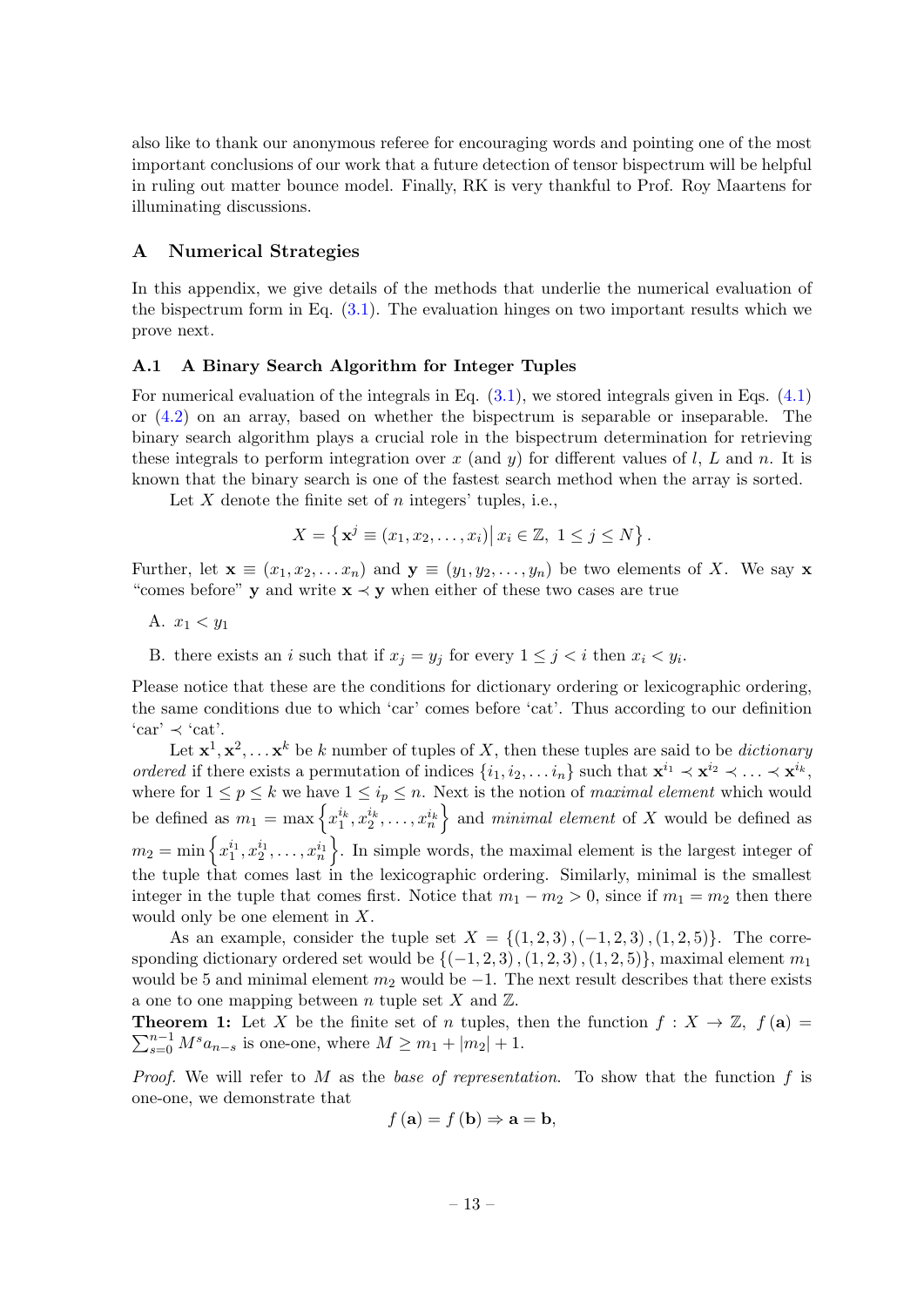where  $\mathbf{a}, \mathbf{b} \in X$ . Now

$$
f(\mathbf{a}) = f(\mathbf{b}) \Rightarrow \sum_{s=0}^{n-1} M^s (a_{n-s} - b_{n-s}) = 0.
$$

For convenience, let us denote  $a_p - b_p = c_p$ . Notice that a mod b gives the remainder when a is divided by b [\[38\]](#page-19-1). We perform the modular operation  $n-1$  number of times with different powers of M, viz.  $M^{n-1}$ ,  $M^{n-2}$ ..., M to get the following equations

| $\sqrt{n-1}$ | $M^{n-2}$ |   | $M_1$ |     |     |  |
|--------------|-----------|---|-------|-----|-----|--|
|              | $M^{n-2}$ | M |       | C9. |     |  |
|              |           |   |       |     | $=$ |  |
|              |           |   |       |     |     |  |
|              |           |   |       |     |     |  |

We notice that the matrix is upper triangular and the value of the determinant is  $M^{n(n-1)/2} \neq 0$  if  $M \neq 0$ . Thus by the Cramer's rule (see [\[39\]](#page-19-2)), the given homogeneous system has only a trivial solution  $c = 0$ , thereby implying  $a = b$ . Therefore the given function is one-one.  $\Box$ 

The result, we just proved shows that the function  $f$  is one-one. If we restrict the range to  $f(X) = D$ , then the function  $f: X \to D$  becomes bijective. We will call the function f an "indexing scheme." The next result shows that if a given tuple array is in the lexicographic order and the above indexing scheme is used, resulting array of integers is automatically sorted, i.e.,

$$
\mathbf{x}^{i_1} \prec \mathbf{x}^{i_2} \prec \ldots \prec \mathbf{x}^{i_k} \Rightarrow f\left(\mathbf{x}^{i_1}\right) < f\left(\mathbf{x}^{i_2}\right) < \ldots < f\left(\mathbf{x}^{i_k}\right). \tag{A.1}
$$

This means that one need not use any sorting methods and hence one can directly use the binary search method. The proof follows next.

**Theorem 2:** Let **a** and **b** be two *n* tuples of X then  $\mathbf{a} \succ \mathbf{b} \Rightarrow f(\mathbf{a}) > f(\mathbf{b})$ .

*Proof.* As per the definition of ' $\succ$ ', we need to consider two cases for  $\mathbf{a} \succ \mathbf{b}$ :

1.  $b_1 < a_1$ 

2. there exists an i such that if  $a_j = b_j$  for every  $1 \leq j < i$  then  $b_i < a_i$ .

Let us analyze Case 1 first. We calculate the quantity  $f(\mathbf{a}) - f(\mathbf{b})$  which is equal to

$$
\sum_{s=0}^{n-1} M^s (a_{n-s} - b_{n-s}) = M^{n-1} (a_1 - b_1) + \sum_{s=0}^{n-2} M^s (a_{n-s} - b_{n-s}).
$$
 (A.2)

But  $a_i$  and  $b_i$  are integers therefore  $a_1 > b_1 \Rightarrow a_1 - b_1 \ge 1$  and since  $m_1$  and  $m_2$  are the maximal and minimal elements of X therefore  $m_2 - m_1 \le a_i - b_i$  for every  $1 \le i \le n$ . Thus we must have

$$
M^{n-1} + (m_2 - m_1) \left( \frac{M^{n-1} - 1}{M - 1} \right) \le f(\mathbf{a}) - f(\mathbf{b}).
$$

The second term is obtained by summing over a geometric series. For further analysis, notice that  $M \geq m_1 + |m_2| + 1 \geq m_1 - m_2 + 1$  so that

$$
\frac{m_2 - m_1}{M - 1} \ge -1 \Rightarrow \left(\frac{m_2 - m_1}{M - 1}\right) \left(M^{n-1} - 1\right) \ge -\left(M^{n-1} - 1\right). \tag{A.3}
$$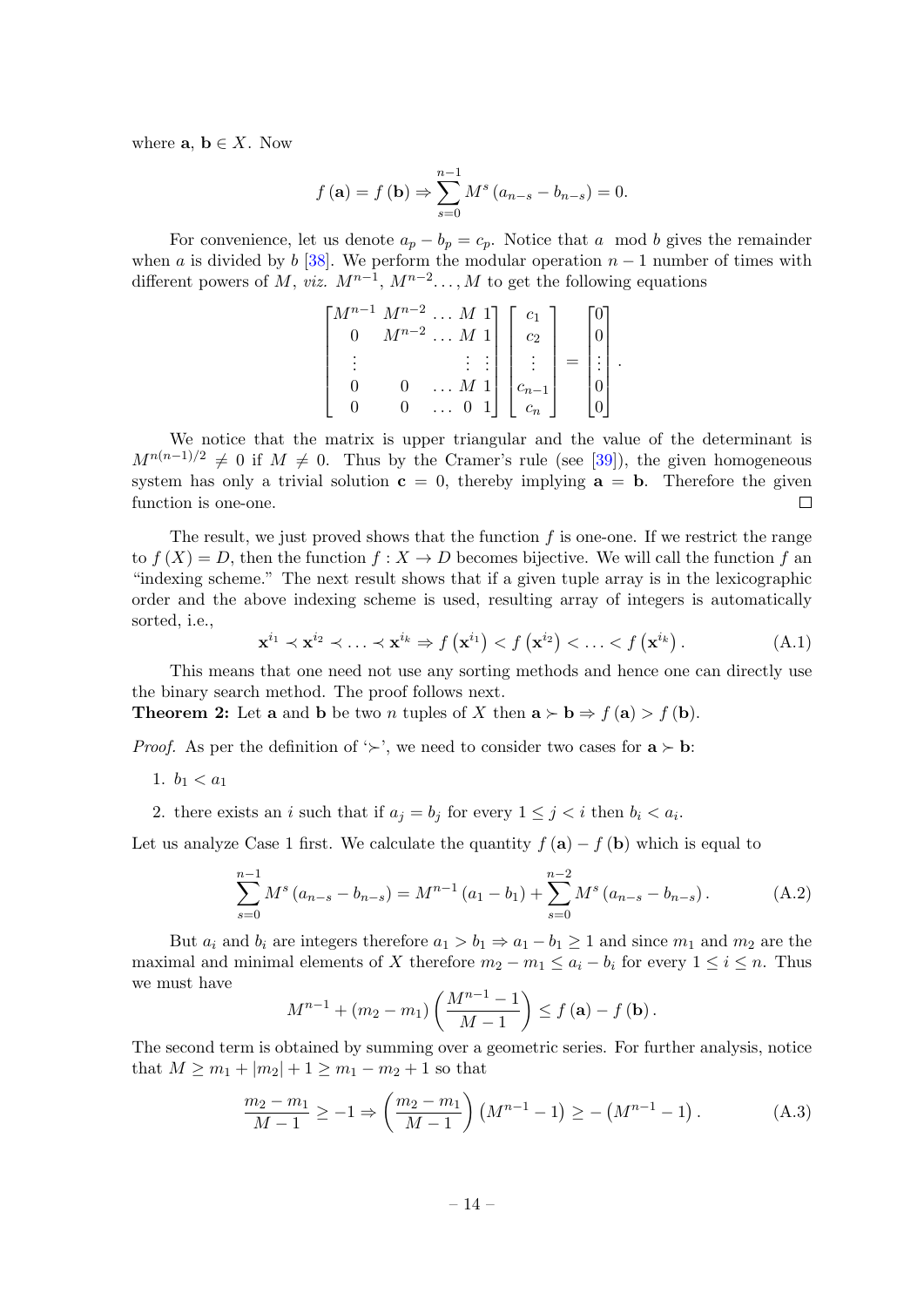So we have

$$
M^{n-1} - (M^{n-1} - 1) \le M^{n-1} + (m_2 - m_1) \left(\frac{M^{n-1} - 1}{M - 1}\right) \le f(\mathbf{a}) - f(\mathbf{b}). \tag{A.4}
$$

From this, we get the required inequality  $f(\mathbf{a}) > f(\mathbf{b})$ . Now let us consider the second Case. In this case, we can write  $f(\mathbf{a}) - f(\mathbf{b})$  as

$$
\sum_{s=0}^{n-1} M^s (a_{n-s} - b_{n-s}) = M^{n-i} (a_i - b_i) + \sum_{s=n-i+1}^{n-1} M^s (a_{n-s} - b_{n-s}).
$$
 (A.5)

This follows since  $a_j = b_j$  when  $1 \leq j < i$ . Using the similar reasoning as was done for Case 1 we get

$$
M^{n-i} - (M^{n-i} - 1) \le M^{n-i} + (m_2 - m_1) \frac{M^{n-i} - 1}{M - 1} \le f(\mathbf{a}) - f(\mathbf{b}). \tag{A.6}
$$

Thus again the inequality  $f(\mathbf{a}) > f(\mathbf{b})$  is satisfied.

# <span id="page-15-0"></span>B Simplification of Bispectrum due to Matter Bounce

The function  $\mathcal{G}(k_1, k_2, k_3)$  appearing in Eq. [\(2.27\)](#page-6-2) for matter bounce can be written as [\[21\]](#page-18-3)

<span id="page-15-1"></span>
$$
\mathcal{G}(k_1, k_2, k_3) = (2\pi)^{-17/2} 8M_{\text{Pl}}^2(\mathbb{G}(k_1, k_2, k_3) + \text{c.c.}),
$$
\n(B.1)

where  $M_{\rm Pl} = 10^{56} \,\rm Mpc^{-1}$  represents the Planck mass expressed in the Mpc units, 'c.c.' represents the complex conjugation of the quantity coming before it. In Ref. [\[21\]](#page-18-3), in order to evaluate the tensor bispectra, authors divided the time regime into three domains and showed that, only in the third domain, it contributes the most. In that domain,  $\mathbb{G}(k_1, k_2, k_3)$ takes the following form

$$
\mathbb{G}(k_1, k_2, k_3) = \left[A_{k_1}^* A_{k_2}^* A_{k_3}^* J_0(\beta) + \text{Perm}\left(A_{k_1}^* A_{k_2}^* B_{k_3}^*\right) J_1(\beta) + \text{Perm}\left(A_{k_1}^* B_{k_2}^* B_{k_3}^*\right) J_2(\beta) + B_{k_1}^* B_{k_2}^* B_{k_3}^* J_3(\beta)\right] \times \left(-\frac{ia_0}{4k_0}\right) h_{k_1} h_{k_2} h_{k_3}.
$$
 (B.2)

In this equation,  $a_0 = 10^{-30}$  is the minimum value of the scale factor that the Universe takes at the bounce,  $k_0^{-1} = 10^{-20}$ Mpc is the energy scale that determines the duration of bounce. Other quantities are defined in the following manner:

<span id="page-15-2"></span>
$$
h_k = A_k + B_k f(\eta), \ f(x) = \frac{x}{1+x^2} + \tan^{-1}(x), \tag{B.3}
$$

with

$$
B_k = \frac{\left(1+\alpha^2\right)^2}{2a_0\alpha^2 M_{\rm pl}\sqrt{k}} \left[\frac{3ik_0}{\alpha^2 k} + \frac{3}{\alpha} - \frac{ik}{k_0}\right] \exp\left(\frac{i\alpha k}{k_0}\right),\tag{B.4}
$$

$$
A_{k} = \frac{1}{a_{0}\alpha^{2}M_{\rm pl}\sqrt{k}}\left(1 + \frac{ik_{0}}{\alpha k}\right)\exp\left(\frac{i\alpha k}{k_{0}}\right) + f\left(\alpha\right)B_{k},\tag{B.5}
$$

 $\Box$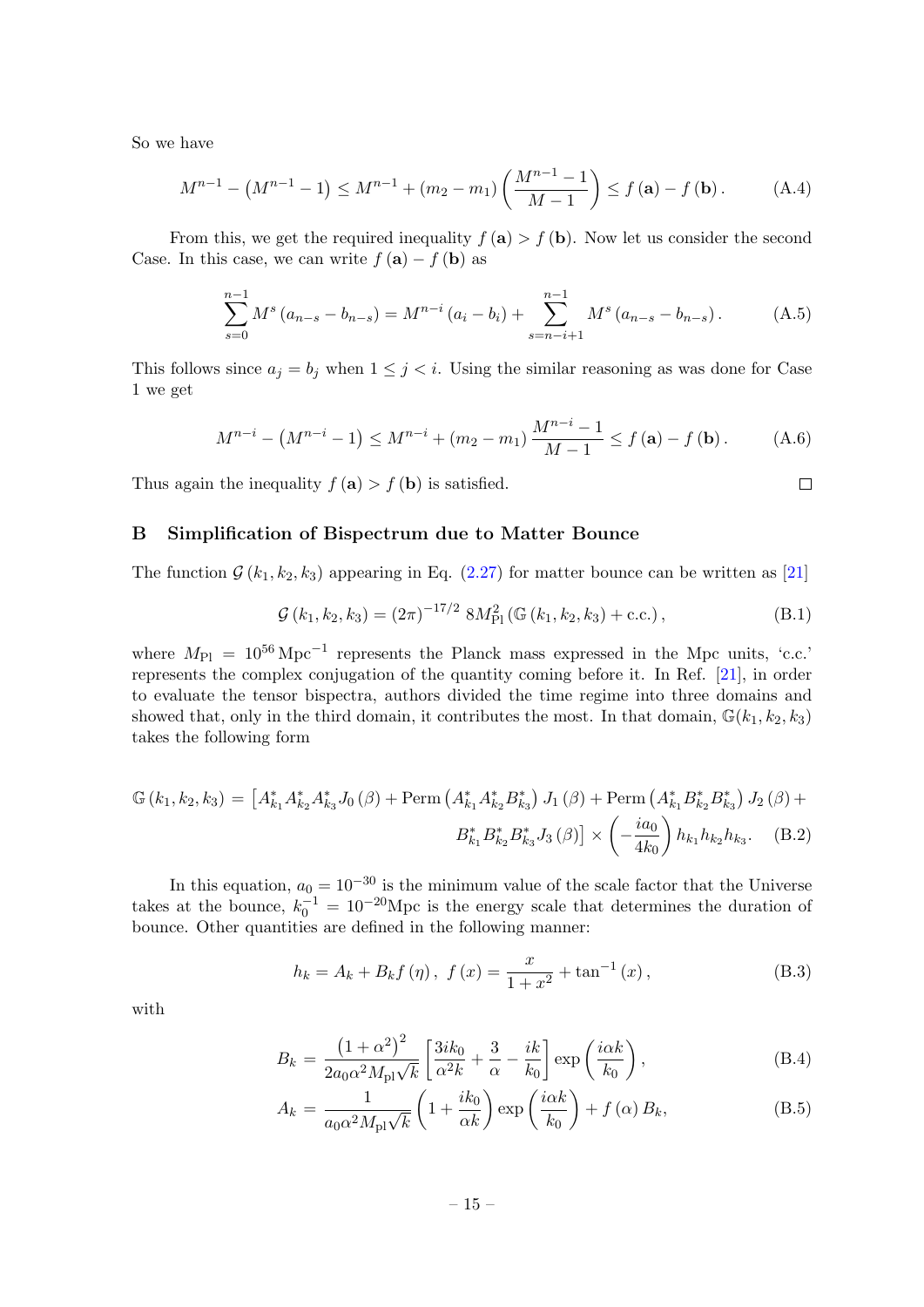In Eq.  $(B.3)$ ,  $\eta$  is the comoving time at which the calculation is performed. The constant  $\alpha = 10^5$  is chosen so that the relevant comoving length scales  $k \ll k_0/\alpha$  and that the tensor power spectrum becomes scale invariant. The constants  $J_i(\beta)$  are defined through an integral

$$
J_n(x) = \int_0^x (1 + y^2)^2 f^n(y),
$$

function  $f(y)$  being given in Eq. [\(B.3\)](#page-15-2). The symbol Perm  $(A_{k_1}B_{k_2}C_{k_3})$  denotes all possible permutations of the terms inside the bracket with the given subscripts. For example

<span id="page-16-1"></span>
$$
\text{Perm}\left(A_{k_1}A_{k_2}B_{k_3}\right) = A_{k_1}A_{k_3}B_{k_2} + A_{k_1}A_{k_3}B_{k_1} + A_{k_1}A_{k_2}B_{k_3}.
$$

Simplification of the term inside parenthesis of Eq. [\(B.1\)](#page-15-1) becomes the following:

$$
\mathbb{G} + \mathbb{G}^* = \left[ (cJ_0 - J_1) \text{Perm} \left( \Lambda_{\lambda_1} \phi_{\lambda_2} \Lambda_{\lambda_3} \right) + \left( c^2 J_0 - J_2 \right) \text{Perm} \left( \theta_{\lambda_1} \Lambda_{\lambda_2} \phi_{\lambda_3} \right) + \left( c^3 J_1 - c J_3 \right) \text{Perm} \left( \theta_{\lambda_1} \Gamma_{\lambda_2} \phi_{\lambda_3} \right) + \left( c^2 J_1 - c J_2 \right) \text{Perm} \left( \Lambda_{\lambda_1} \Gamma_{\lambda_2} \phi_{\lambda_3} \right) + \left( c^2 J_1 - c J_2 + c^3 J_0 - J_3 \right) \text{Perm} \left( \theta_{\lambda_1} \theta_{\lambda_2} \phi_{\lambda_3} \right) + \left( 3c^2 J_1 - 3c J_2 - c^3 J_0 + J_3 \right) \phi_1 \phi_2 \phi_3 + \left( c^3 J_2 - c^2 J_3 \right) \text{Perm} \left( \Gamma_{\lambda_1} \Gamma_{\lambda_2} \phi_{\lambda_3} \right) \right], \tag{B.6}
$$

where the functions are defined below.

$$
\Lambda = |A|^2 = \frac{1}{(2k_0 M_{\rm pl}^4 a_0^5)^{1/3} k \alpha^4} \left[ \left( 1 + \frac{3f(\alpha) (1 + \alpha^2)^2}{2\alpha} \right)^2 + \left\{ \frac{k_0}{\alpha k} + \frac{f(\alpha) (1 + \alpha^2)^2}{2} \left( \frac{3k_0}{\alpha^2 k} - \frac{k}{k_0} \right) \right\}^2 \right],
$$
  
\n
$$
\Gamma = |B|^2 = \frac{(\alpha^{-1} + \alpha)^4}{(M_{\rm pl}^4 k_0 2^7 a_0^5)^{1/3} k} \left[ \frac{9}{\alpha^2} + \left( \frac{3k_0}{\alpha^2 k} - \frac{k}{k_0} \right)^2 \right],
$$
  
\n
$$
\phi = \text{Re}\,(AB^*) = \frac{(1 + \alpha^2)^2}{(2^4 k_0^4 M_{\rm pl}^4 a_0^5)^{1/3} \alpha^4},
$$
  
\n
$$
\theta = \text{Im}\,(AB^*) = \frac{(1 + \alpha^2)^2}{(M_{\rm pl}^4 k_0 a_0^5 2^4)^{1/3} k \alpha^4} \left[ \frac{2}{\alpha} + \frac{3k_0^2}{\alpha^3 k^2} + \frac{f(\alpha) (1 + \alpha^2)^2}{2} \left\{ \left( \frac{3k_0}{\alpha^2 k} - \frac{k}{k_0} \right)^2 + \frac{9}{\alpha^2} \right\} \right].
$$

These functions can be further simplified, owing to the values of the various parameters of the theory and the following final form is obtained

<span id="page-16-0"></span>
$$
\Lambda \approx \frac{9\pi^2 C_1}{2^{1/3} k^3}, \quad \Gamma \approx \frac{9C_1}{2^{7/3} k^3}, \quad \theta \approx \frac{9C_1}{2^{7/3} k^3}, \quad \phi \approx \frac{C_2}{2^{4/3}},\tag{B.7}
$$

The constants  $C_1, C_2$  appearing in Eqs. [\(B.7\)](#page-16-0) are:

$$
C_1 = \left(\frac{k_0^5}{M_{\rm pl}^4 a_0^5}\right)^{1/3} = \left(10^{26} \text{Mpc}^{-1}\right)^{1/3},\tag{B.8}
$$

$$
C_2 = \left(\frac{1}{M_{\rm pl}^4 a_0^5 k_0^4}\right)^{1/3} = \left(10^{-154} \text{Mpc}^{-8}\right)^{1/3}.\tag{B.9}
$$

Since  $C_2$  appears with  $\phi$  term, this means that the  $\phi\phi$  and other higher order terms will be suppressed, due to which, the function  $\mathbb{G}$  of Eq. [B.6](#page-16-1) can finally be written as

$$
\mathbb{G} = C \left[ \frac{1}{\left(k_1 k_2\right)^3} + \frac{1}{\left(k_2 k_3\right)^3} + \frac{1}{\left(k_3 k_1\right)^3} \right],\tag{B.10}
$$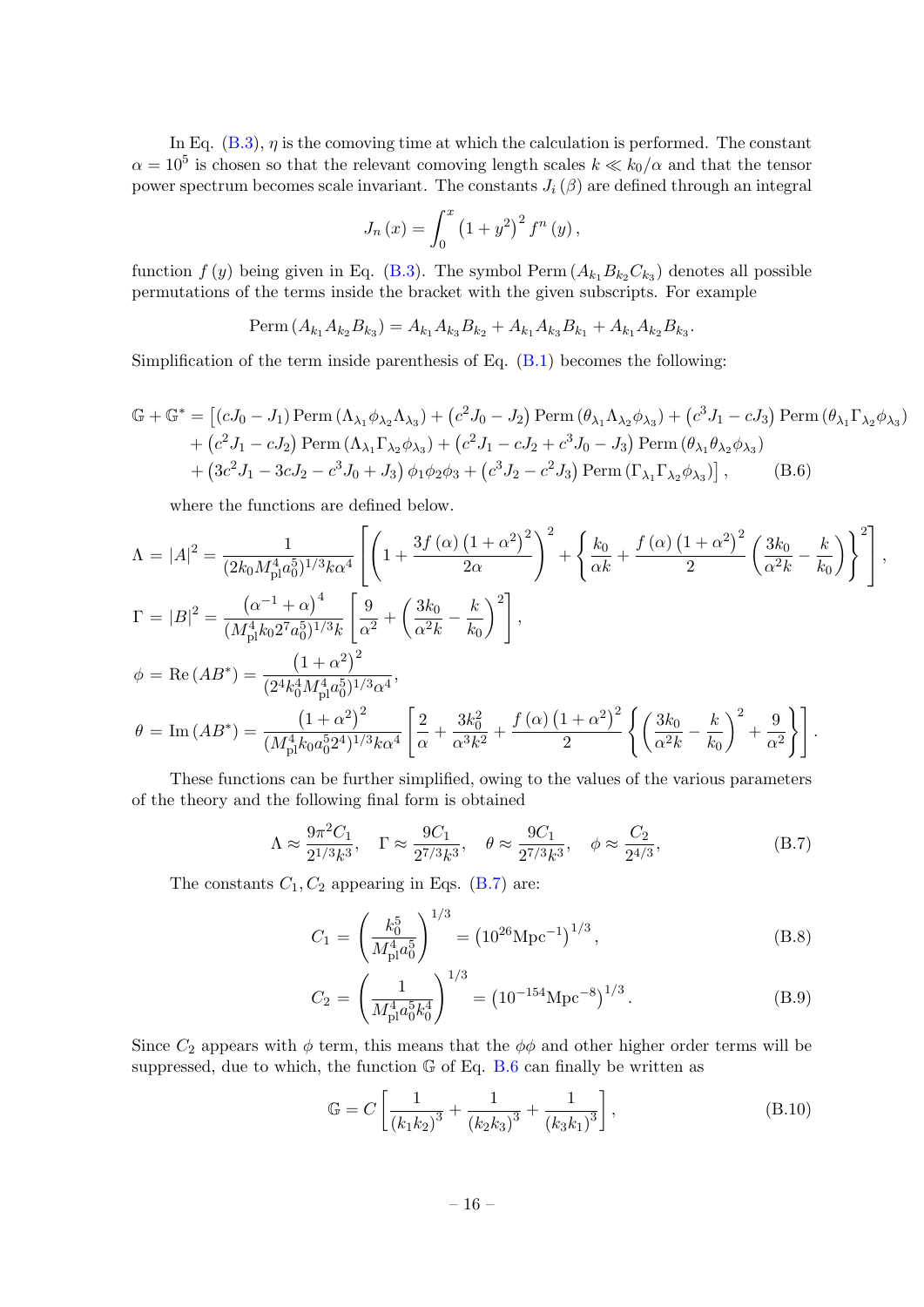the constant  $C$  being

<span id="page-17-6"></span>
$$
C = \frac{72 \times 10^{-34}}{\pi^6 5\sqrt{7}} [8\pi^2 \{2\pi^2 (cJ_0 - J_1) + c^2 J_0 + c^2 J_1 - J_2 (c+1)\} + (2c^3 + c^2) J_1 + c^3 J_0 + J_2 (c^3 - c) - J_3 (1 + 2c + c^3)],
$$
(B.11)

and  $c = f(\beta)$ .

# References

- <span id="page-17-0"></span>[1] V. F. Mukhanov, H. Feldman, and R. H. Brandenberger, Theory of cosmological perturbations. Part 1. Classical perturbations. Part 2. Quantum theory of perturbations. Part 3. Extensions, Phys.Rept. 215 (1992) 203–333.
- [2] B. A. Bassett, S. Tsujikawa, and D. Wands, Inflation dynamics and reheating, Rev. Mod. Phys. 78 (2006) 537–589, [[astro-ph/0507632](http://arxiv.org/abs/astro-ph/0507632)].
- [3] L. Sriramkumar, An introduction to inflation and cosmological perturbation theory, [arXiv:0904.4584](http://arxiv.org/abs/0904.4584).
- [4] D. Baumann, Inflation, in Physics of the large and the small, TASI 09, proceedings of the Theoretical Advanced Study Institute in Elementary Particle Physics, Boulder, Colorado, USA, 1-26 June 2009, pp. 523–686, 2011. [arXiv:0907.5424](http://arxiv.org/abs/0907.5424).
- <span id="page-17-1"></span>[5] A. Linde, Inflationary Cosmology after Planck 2013, in Proceedings, 100th Les Houches Summer School: Post-Planck Cosmology: Les Houches, France, July 8 - August 2, 2013, pp. 231–316, 2015. [arXiv:1402.0526](http://arxiv.org/abs/1402.0526).
- <span id="page-17-2"></span>[6] J. Martin, C. Ringeval, and R. Trotta, Hunting Down the Best Model of Inflation with Bayesian Evidence, Phys. Rev. D83 (2011) 063524, [[arXiv:1009.4157](http://arxiv.org/abs/1009.4157)].
- [7] J. Martin, C. Ringeval, and V. Vennin, Encyclopedia Inflationaris, Phys. Dark Univ. 5-6 (2014) 75–235, [[arXiv:1303.3787](http://arxiv.org/abs/1303.3787)].
- [8] J. Martin, C. Ringeval, R. Trotta, and V. Vennin, The Best Inflationary Models After Planck, JCAP 1403 (2014) 039, [[arXiv:1312.3529](http://arxiv.org/abs/1312.3529)].
- [9] J. Martin, C. Ringeval, and V. Vennin, How Well Can Future CMB Missions Constrain Cosmic Inflation?, JCAP 1410 (2014), no. 10 038,  $[ary1407.4034]$ .
- <span id="page-17-3"></span>[10] G. Gubitosi, M. Lagos, J. Magueijo, and R. Allison, Bayesian evidence and predictivity of the inflationary paradigm,  $JCAP$  1606 (2016), no. 06 002,  $[$ [arXiv:1506.0914](http://arxiv.org/abs/1506.0914)].
- <span id="page-17-4"></span>[11] M. Novello and S. E. P. Bergliaffa, Bouncing Cosmologies, Phys. Rept. 463 (2008) 127–213, [[arXiv:0802.1634](http://arxiv.org/abs/0802.1634)].
- [12] Y.-F. Cai, Exploring Bouncing Cosmologies with Cosmological Surveys, Sci. China Phys. Mech. Astron. 57 (2014) 1414–1430, [[arXiv:1405.1369](http://arxiv.org/abs/1405.1369)].
- [13] D. Battefeld and P. Peter, A Critical Review of Classical Bouncing Cosmologies, Phys. Rept. 571 (2015) 1–66, [[arXiv:1406.2790](http://arxiv.org/abs/1406.2790)].
- [14] M. Lilley and P. Peter, Bouncing alternatives to inflation, Comptes Rendus Physique 16 (2015) 1038–1047, [[arXiv:1503.0657](http://arxiv.org/abs/1503.0657)].
- [15] A. Ijjas and P. J. Steinhardt, Implications of Planck2015 for inflationary, ekpyrotic and anamorphic bouncing cosmologies, Class. Quant. Grav. 33 (2016), no. 4 044001, [[arXiv:1512.0901](http://arxiv.org/abs/1512.0901)].
- <span id="page-17-5"></span>[16] R. Brandenberger and P. Peter, Bouncing Cosmologies: Progress and Problems, Found. Phys. 47 (2017), no. 6 797–850, [[arXiv:1603.0583](http://arxiv.org/abs/1603.0583)].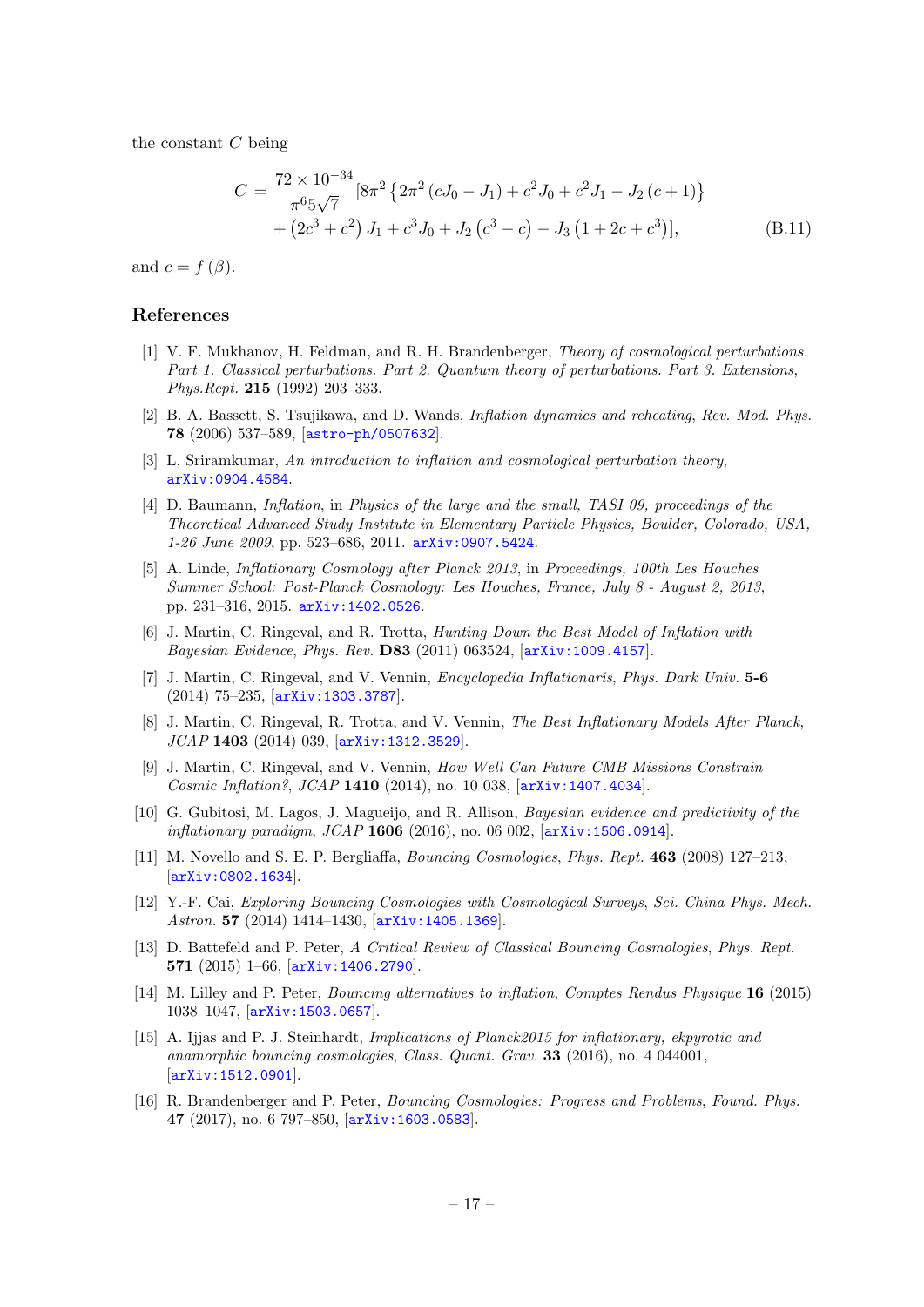- <span id="page-18-0"></span>[17] A. A. Starobinsky, Spectrum of relict gravitational radiation and the early state of the universe, JETP Lett. 30 (1979) 682–685.
- [18] F. Finelli and R. Brandenberger, On the generation of a scale invariant spectrum of adiabatic fluctuations in cosmological models with a contracting phase, Phys. Rev. **D65** (2002) 103522, [[hep-th/0112249](http://arxiv.org/abs/hep-th/0112249)].
- <span id="page-18-1"></span>[19] R. N. Raveendran, D. Chowdhury, and L. Sriramkumar, Viable tensor-to-scalar ratio in a symmetric matter bounce, JCAP 1801 (2018), no. 01 030, [[arXiv:1703.1006](http://arxiv.org/abs/1703.1006)].
- <span id="page-18-2"></span>[20] H. W. H. Tahara and J. Yokoyama, CMB B-mode auto-bispectrum produced by primordial gravitational waves, PTEP 2018 (2018), no. 1 013E03, [[arXiv:1704.0890](http://arxiv.org/abs/1704.0890)].
- <span id="page-18-3"></span>[21] D. Chowdhury, V. Sreenath, and L. Sriramkumar, The tensor bi-spectrum in a matter bounce, JCAP 1511 (2015) 002, [[arXiv:1506.0647](http://arxiv.org/abs/1506.0647)].
- <span id="page-18-4"></span>[22] Planck Collaboration, N. Aghanim et. al., Planck 2018 results. VI. Cosmological parameters, [arXiv:1807.0620](http://arxiv.org/abs/1807.0620).
- <span id="page-18-5"></span>[23] M. Zaldarriaga and U. Seljak, An all sky analysis of polarization in the microwave background, Phys. Rev. D55 (1997) 1830–1840, [[astro-ph/9609170](http://arxiv.org/abs/astro-ph/9609170)].
- <span id="page-18-6"></span>[24] J. N. Goldberg, A. J. MacFarlane, E. T. Newman, F. Rohrlich, and E. C. G. Sudarshan, Spin s spherical harmonics and edth, J. Math. Phys. 8 (1967) 2155.
- <span id="page-18-7"></span>[25] E. T. Newman and R. Penrose, Note on the Bondi-Metzner-Sachs group, J. Math. Phys. 7 (1966) 863–870.
- <span id="page-18-8"></span>[26] T. Dray, The relationship between monopole harmonics and spin-weighted spherical harmonics, Journal of Mathematical Physics 26 (1985), no. 5 1030–1033, [[https://doi.org/10.1063/1.526533](http://arxiv.org/abs/https://doi.org/10.1063/1.526533)].
- <span id="page-18-9"></span>[27] T. Dray, A unified treatment of wigner d functions, spin-weighted spherical harmonics, and monopole harmonics, Journal of Mathematical Physics 27 (1986), no. 3 781–792, [[https://doi.org/10.1063/1.527183](http://arxiv.org/abs/https://doi.org/10.1063/1.527183)].
- <span id="page-18-10"></span>[28] M. Shiraishi, Probing the Early Universe with the CMB Scalar, Vector and Tensor Bispectrum. PhD thesis, Nagoya U., 2012-03. [arXiv:1210.2518](http://arxiv.org/abs/1210.2518).
- <span id="page-18-11"></span>[29] G. W. Horndeski, Second-order scalar-tensor field equations in a four-dimensional space, International Journal of Theoretical Physics 10 (1974), no. 6 363–384.
- [30] C. Deffayet, G. Esposito-Farese, and A. Vikman, Covariant Galileon, Phys.Rev. D79 (2009) 084003, [[arXiv:0901.1314](http://arxiv.org/abs/0901.1314)].
- [31] C. Deffayet, S. Deser, and G. Esposito-Farese, Arbitrary p-form Galileons, Phys. Rev. D82 (2010) 061501, [[arXiv:1007.5278](http://arxiv.org/abs/1007.5278)].
- <span id="page-18-12"></span>[32] C. Deffayet, O. Pujolas, I. Sawicki, and A. Vikman, Imperfect Dark Energy from Kinetic Gravity Braiding, JCAP 1010 (2010) 026, [[arXiv:1008.0048](http://arxiv.org/abs/1008.0048)].
- <span id="page-18-13"></span>[33] M. Ostrogradsky, Memoires sur les equations differentielles relatives au probleme des isoperimetres, Mem. Ac. St. Petersbourg VI (1850) 385.
- <span id="page-18-14"></span>[34] X. Gao, T. Kobayashi, M. Yamaguchi, and J. Yokoyama, Primordial non-Gaussianities of gravitational waves in the most general single-field inflation model, Phys. Rev. Lett. 107 (2011) 211301, [[arXiv:1108.3513](http://arxiv.org/abs/1108.3513)].
- <span id="page-18-15"></span>[35] V. Khersonskii, A. Moskalev, and D. Varshalovich, Quantum Theory Of Angular Momemtum. World Scientific Publishing Company, 1988.
- <span id="page-18-16"></span>[36] J. Rasch and A. C. H. Yu, *Efficient storage scheme for precalculated wigner 3j, 6j and gaunt* coefficients, SIAM Journal on Scientific Computing 25 (2004), no. 4 1416–1428, [[https://doi.org/10.1137/S1064827503422932](http://arxiv.org/abs/https://doi.org/10.1137/S1064827503422932)].